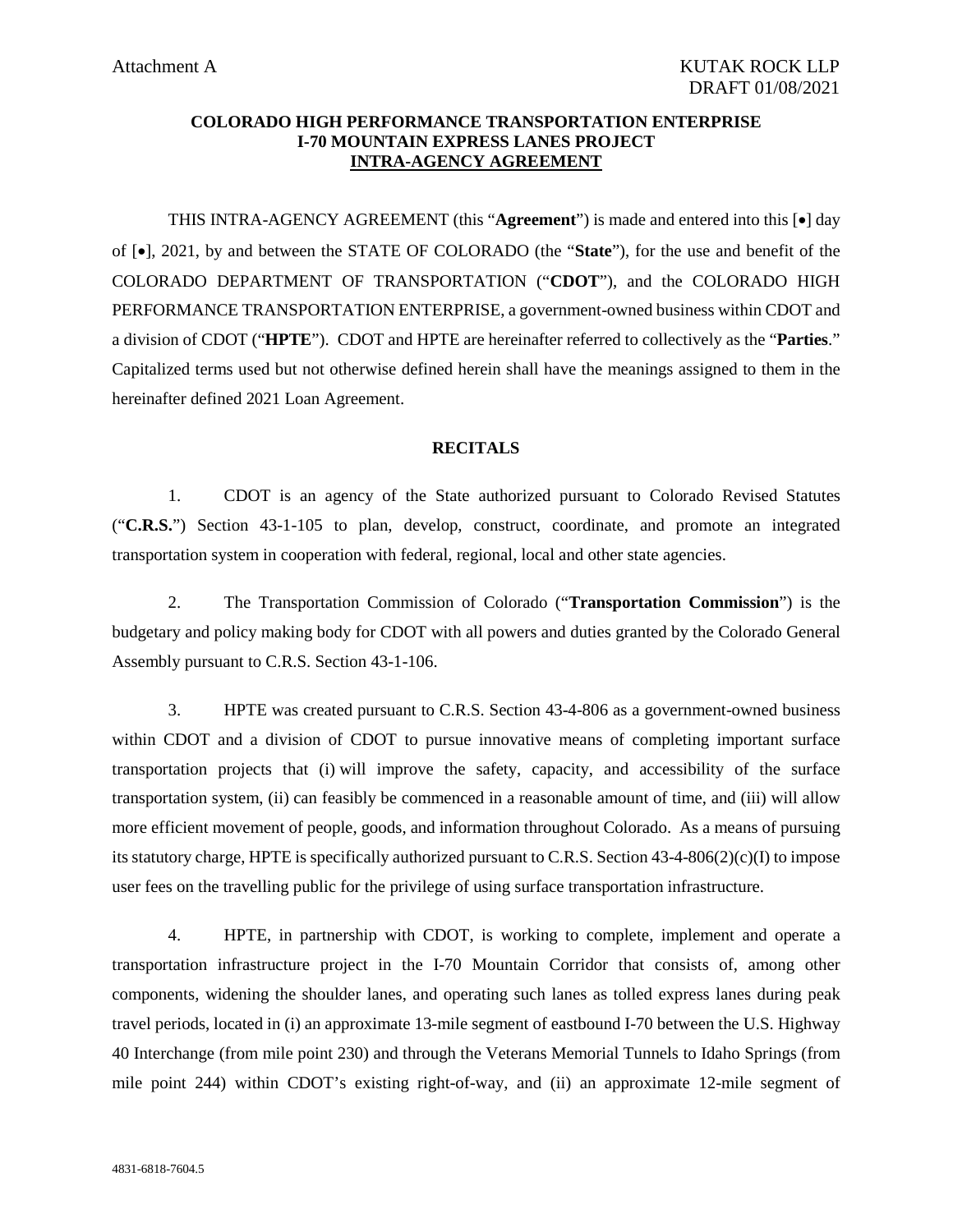westbound I-70 between the Veterans Memorial Tunnels (from mile point 242) and the U.S. Highway 40 Interchange (from mile point 230.5) within CDOT's existing right-of-way (collectively, the "**I-70 MEXL Project**").

5. The I-70 MEXL Project is expected to benefit CDOT and the State, among other things, improving travel times, managing congestion in the I-70 Mountain Corridor, enhancing the improvements made to the Veterans Memorial Tunnels and providing travelers with more reliable travel times.

6. Pursuant to C.R.S. Section  $43-4-806(2)(c)(III)$ , HPTE may contract with any governmental or nongovernmental source of funding for loans to be used to support HPTE's functions.

7. In 2014, HPTE entered into a loan agreement ("**2014 Loan Agreement**") with Banc of America Preferred Funding Corporation (the "**2014 Lender**") pursuant to which the 2014 Lender made a loan to HPTE in the principal amount of \$25,000,000 (the "**2014 Loan**"), the proceeds of which were used to fund a portion of the eastbound segment of the I-70 MEXL Project and pay other lawful expenses and costs related thereto.

8. In connection with the execution and delivery of the 2014 Loan Agreement, CDOT and HPTE entered into that certain HPTE I-70 PPSL Project Intra-Agency Agreement (the "**2014 Intra-Agency Agreement**"), pursuant to which, among other things (i) CDOT and HPTE defined their respective roles in cooperating to operate and maintain the eastbound segment of the I-70 MEXL Project and the adjacent I-70 general purpose lanes consistent with a Memorandum of Understanding, dated April 22, 2014, as amended and restated pursuant to that Amended and Restated Memorandum of Understanding, dated October 31, 2020 (as further amended, modified, supplemented or restated, the "**I-70 MEXL MOU**"), by and among CDOT, HPTE and the Federal Highway Administration, United States Department of Transportation ("**FHWA**"), and to allocate the costs related thereto, and (ii) CDOT agreed to provide (solely at its discretion) financial support to HPTE with respect to the 2014 Loan and certain other obligations of HPTE set forth in the 2014 Intra-Agency Agreement.

9. In 2019, in connection with operation and maintenance of the westbound segment of the I-70 MEXL Project, HPTE and CDOT entered into an Intra-Agency Agreement (the "**I-70 West Intra-Agency Agreement**"), pursuant to which, among other things (i) CDOT and HPTE defined their respective roles in cooperating to operate and maintain the westbound segment of the I-70 MEXL Project and the adjacent I-70 general purpose lanes consistent with the I-70 MEXL MOU, and to allocate the costs related thereto, and (ii) CDOT agreed to provide (solely at its discretion) financial support to HPTE with respect to certain obligations of HPTE set forth in the I-70 West Intra-Agency Agreement.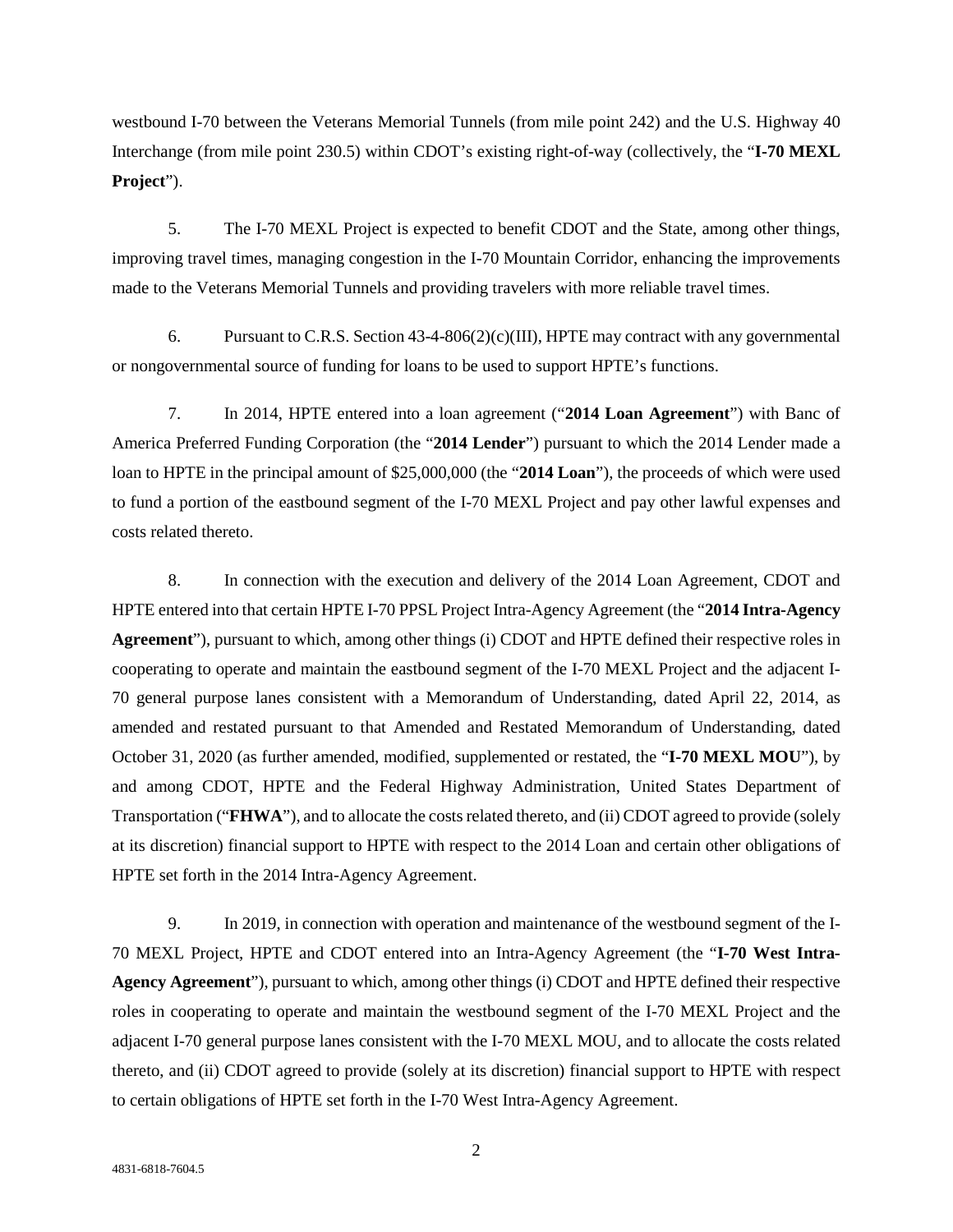10. HPTE has determined that it is necessary, desirable and in the best interest of HPTE to prepay the 2014 Loan.

11. HPTE has entered into a Loan Agreement (as amended, modified, supplemented or restated, the "**2021 Loan Agreement**") with Wells Fargo Municipal Capital Strategies, LLC (the "**2021 Lender**") dated as of [•], 2021, pursuant to which the 2021 Lender has loaned \$•] to HPTE (the "**2021**  Loan<sup>"</sup>) which will use such loan proceeds to (i) prepay the 2014 Loan, and (ii) pay certain costs associated with entering into the 2021 Loan Agreement.

12. Under the 2021 Loan Agreement, HPTE has agreed to pledge to the 2021 Lender, for payment of the principal of and interest on the 2021 Loan and any other amounts that are owing to the 2021 Lender from time to time under the 2021 Loan Agreement, all amounts received by HPTE from the user fees imposed by HPTE pursuant to C.R.S. Section  $43-4-806(2)(c)$  for the privilege of traveling on the I-70 MEXL Project less the expenses incurred to collect the user fees ("**Net Revenues**"), except to the extent otherwise provided for in the 2021 Loan Agreement, and certain funds and accounts established pursuant to the 2021 Loan Agreement.

13. Pursuant to C.R.S. Section 43-4-806(4), the Transportation Commission may authorize the transfer of money from the state highway fund to HPTE to defray expenses of HPTE and, notwithstanding any state fiscal rule or generally accepted accounting principle that could otherwise be interpreted to require a contrary conclusion, such a transfer shall constitute a loan from the Transportation Commission to HPTE and shall not be considered a grant for purposes of section  $20(2)(d)$  of article X of the state constitution.

14. In consideration of the various terms, covenants, and conditions set forth herein (including the benefits that CDOT will receive as a result of the I-70 MEXL Project, which include (but are not limited to) those identified in Recital 5 above), CDOT and HPTE have agreed to enter into this Agreement pursuant to which HPTE may request financial support from the Transportation Commission to assist HPTE in fulfilling the HPTE Payment Obligations (as defined and further described in Section II.A. hereof) in the event the Net Revenues are insufficient, or are projected to be insufficient, to satisfy any HPTE Payment Obligations.

15. HPTE recognizes and acknowledges that any financial support provided by the Transportation Commission pursuant to C.R.S. Section 43-4-806(4) shall be in the form of a CDOT Backup Loan (as defined and further described in Section II hereof). The Transportation Commission may, in its sole and absolute discretion, but shall not be obligated to, make a CDOT Backup Loan. If the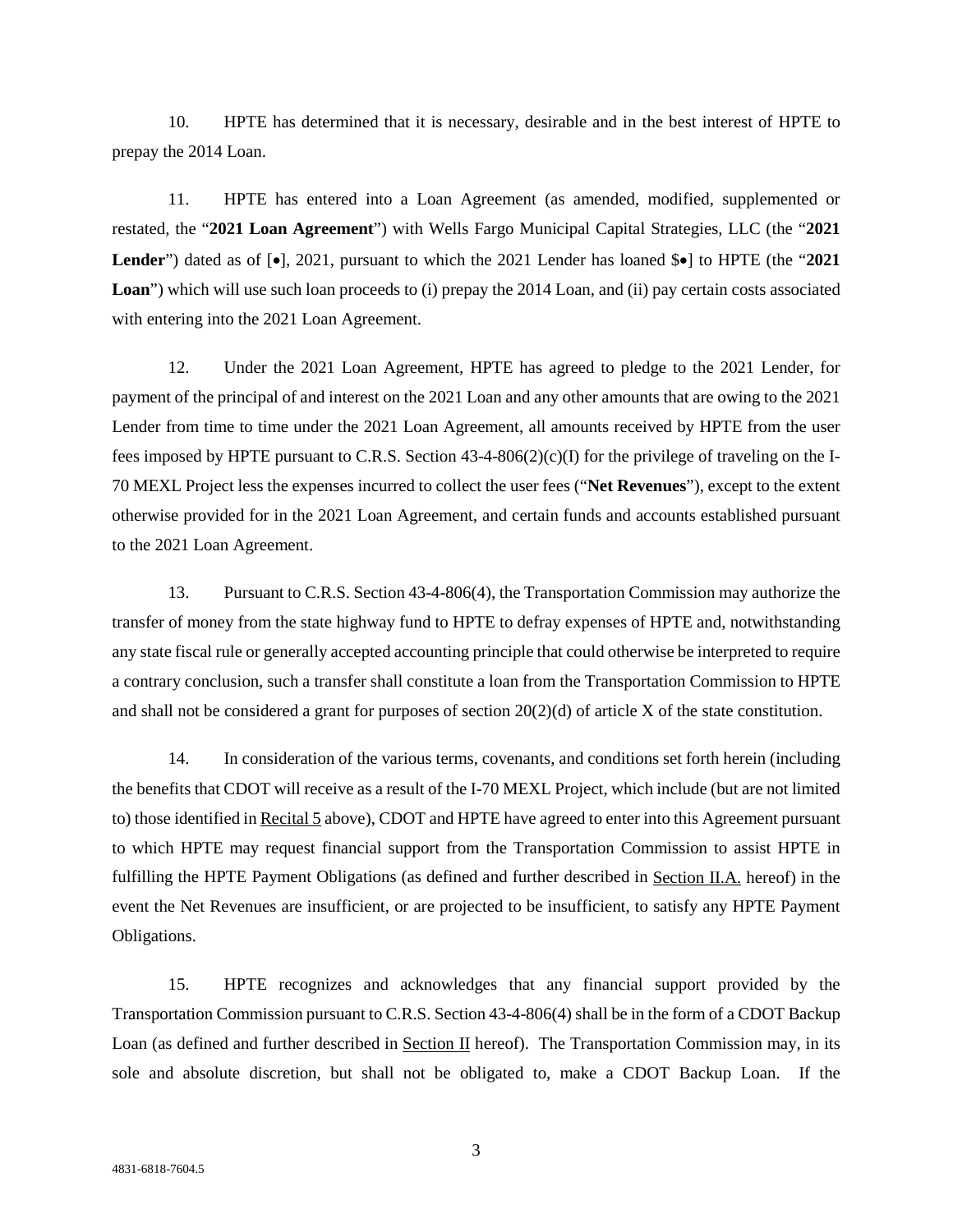Transportation Commission elects not to make a CDOT Backup Loan, such election shall not, in and of itself, result in a default of HPTE under the 2021 Loan Agreement.

16. CDOT and HPTE further desire to enter into this Agreement to further define their respective roles in cooperating to operate and maintain the I-70 MEXL Project and the adjacent I-70 general purpose lanes consistent with I-70 MEXL MOU.

17. This Agreement is executed by HPTE under the authority of C.R.S. Sections 29-1-203 and 43-4-806(6)(h), and by CDOT under the authority of C.R.S. Sections 43-1-110, 43-1-116 and 43-4-806(4).

# **NOW, THEREFORE, IN CONSIDERATION OF THE FOREGOING RECITALS AND THE VARIOUS TERMS, COVENANTS AND CONDITIONS SET FORTH HEREIN, AND OTHER GOOD AND VALUABLE CONSIDERATION, THE RECEIPT AND SUFFICIENCY OF WHICH ARE HEREBY ACKNOWLEDGED, THE PARTIES HEREBY AGREE AS FOLLOWS:**

#### **SECTION I**

#### **OPERATIONS AND MAINTENANCE OF THE I-70 MEXL PROJECT**

A. Overview and Costs. The I-70 MEXL Project is and will be adjacent to the I-70 general purpose lanes (within the I-70 MEXL Project, referred to herein as the "**I-70 General Purpose Lanes**"), and the Parties recognize the need to cooperate in carrying out the related operations and maintenance for the I-70 MEXL Project and the I-70 General Purpose Lanes. To that end, the Parties agree to cooperate in ensuring that the operations and maintenance are performed and agree to the division of costs as set forth in this Agreement. As a general matter, HPTE shall be responsible for operating and maintaining the I-70 MEXL Project (including contracting for tolling services and tolling enforcement), and CDOT shall be responsible for operating and maintaining the I-70 General Purpose Lanes. It is the intent of the Parties that, except as otherwise specifically provided herein, CDOT shall perform such operations and maintenance of both the I-70 MEXL Project and the I-70 General Purpose Lanes, subject to payment from HPTE for HPTE's share of the overall operations and maintenance expenses, as further described herein. The Parties recognize that CDOT and HPTE have certain obligations to FHWA under the I-70 MEXL MOU, as further set forth in Exhibit A attached hereto. CDOT agrees that in the course of its operation of the I-70 MEXL Project it will utilize reasonable efforts to comply with the FHWA requirements.

B. HPTE License. In consideration of the various benefits CDOT will receive as a result of the I-70 MEXL Project (which include (but are not limited to)) those identified in Recital 5 above), CDOT hereby provides a perpetual, non-exclusive, non-terminable license over, under, upon and in the site of the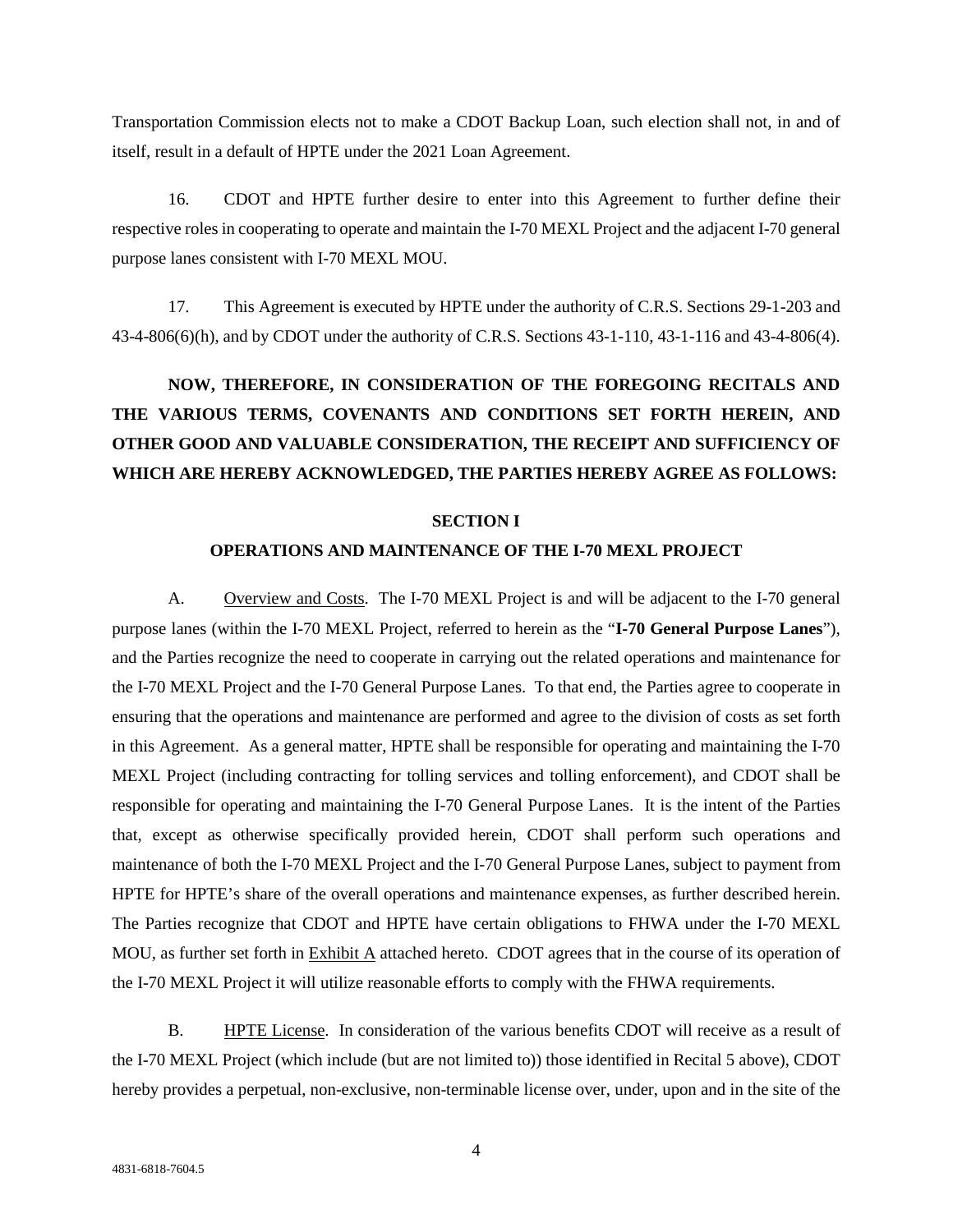I-70 MEXL Project ("**License**") for HPTE to operate the I-70 MEXL Project. CDOT acknowledges and agrees that HPTE may sublicense the License as needed to fulfill its obligations hereunder, including, but not limited to, its obligation to operate and maintain the I-70 MEXL Project. Subject to the License, CDOT reserves the right of use, occupancy and ownership over, under, upon and in the lands comprised of the I-70 MEXL Project.

#### C. CDOT Services; HPTE Payment for CDOT Services.

(a) On or before July 1 of each State fiscal year (currently beginning on July 1 and ending on June 30 of the immediately subsequent year), HPTE and CDOT shall agree, in writing, to a scope of services to be provided by CDOT during such fiscal year with respect to the I-70 MEXL Project (the "**CDOT Services**") and the estimated costs of such CDOT Services. The written agreement between HPTE and CDOT setting forth the CDOT Services for the applicable year and the estimated costs of such services, shall be referred to herein as the "**Scope of Work**."

(i) CDOT shall provide the CDOT Services during the applicable fiscal year.

(ii) No later than January  $15<sup>th</sup>$  and July  $15<sup>th</sup>$  of each year, CDOT shall submit to HPTE a progress report. The progress report is to include a narrative summary of CDOT's activities during the previous six months, as well as a detailed report on the progress being made in the performance of the CDOT Services. The submission of the semi-annual reports will be used by HPTE and CDOT to recognize revenue and expenses, respectively, and are to be tied to the specific tasks, and categories of work within each task, described in the Scope of Work.

(iii) During a fiscal year, the Parties may agree to modify the specific tasks set forth in the Scope of Work for such fiscal year, provided that such modifications do not result in an increase or decrease in the overall estimated value of the CDOT Services. Any such modifications shall be specifically identified, and their estimated values reconciled, in the progress report submitted by CDOT on July  $15<sup>th</sup>$  following the close of the prior fiscal year. Any modifications to the Scope of Work resulting in an increase or decrease in the overall estimated value of the CDOT Services shall not be undertaken unless agreed to in writing by the Parties pursuant to the Scope of Work.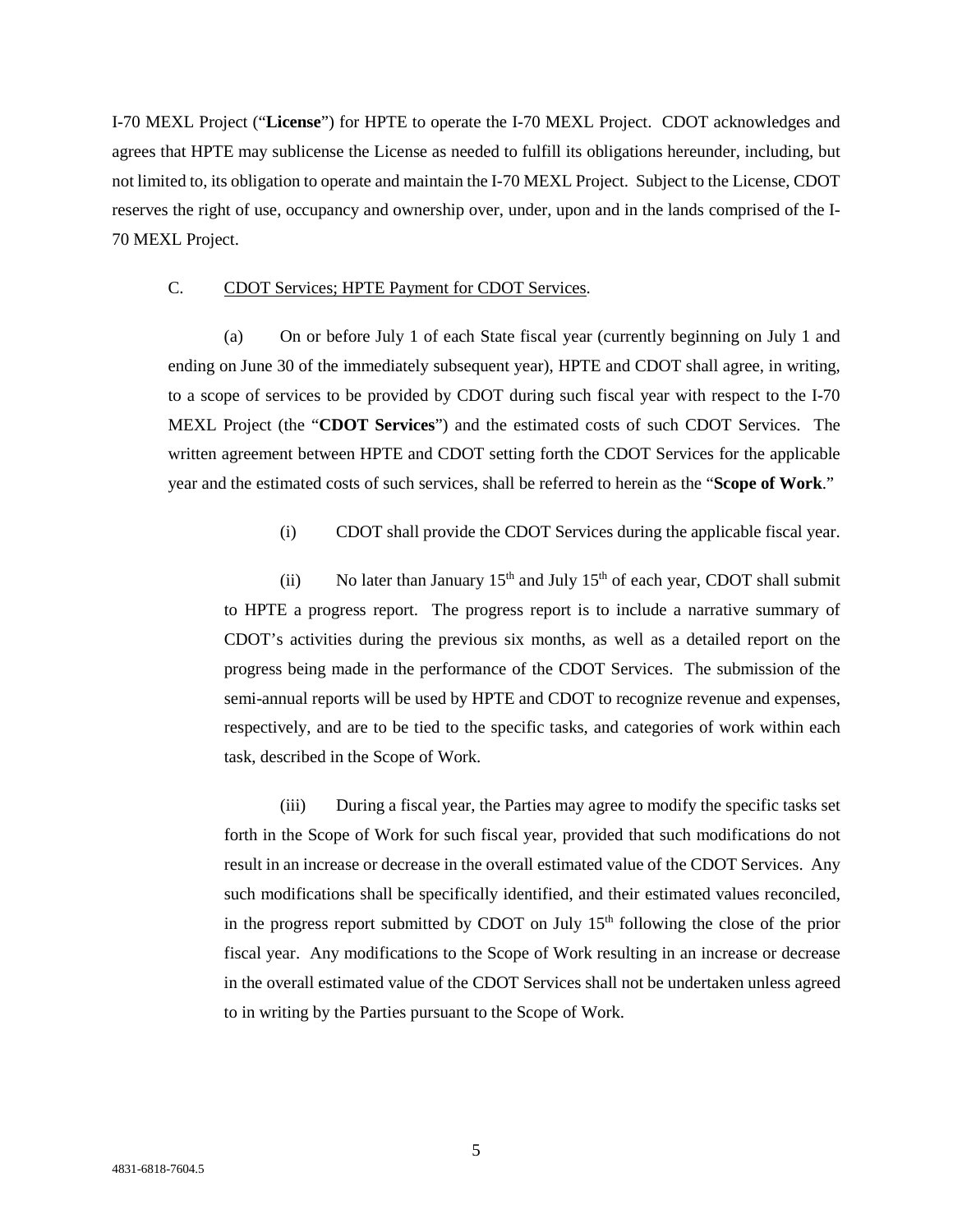(b) The Parties hereby agree that on July 1 of each fiscal year, HPTE shall provide payment to CDOT for the provision of the CDOT Services to be undertaken during the upcoming fiscal year as set forth in the Scope of Work for such fiscal year.

(c) Any CDOT Services not completed within a fiscal year shall be reflected in the progress report submitted by CDOT on July  $15<sup>th</sup>$  following the close of the prior fiscal year. In the event the value of the CDOT Services actually completed during the fiscal year is less than what was estimated at the beginning of such fiscal year, CDOT may be required to reimburse HPTE for the value of the CDOT Services not completed.

D. CDOT O&M Obligations. The CDOT Services shall not apply to those operations and maintenance obligations or operations and maintenance expenses existing and regularly funded by CDOT prior to the implementation of the I-70 MEXL Project, and for which the addition of the I-70 MEXL Project results in a de minimus impact on overall operations and maintenance operations and operations and maintenance expenses of the I-70 MEXL Project and the I-70 General Purpose Lanes.

E. HPTE O&M Obligations. In addition to the CDOT Services, HPTE shall be solely responsible for costs incurred with respect to: (i) toll processing and collection; (ii) Level I and Level II] maintenance of toll equipment; (iii) contracts for toll evasion enforcement with the Colorado State Patrol or other law enforcement entity; and (iv) HPTE overhead and administrative costs related to the operations and maintenance of the I-70 MEXL Project. Such costs, together with the costs of the CDOT Services, shall constitute the "**HPTE O&M Obligations**."

F. Invoicing. Except as otherwise provided in Section I.C. hereof, to the extent either Party provides services to the other (either through a third party or directly) that results in one Party covering the costs that is agreed to be the responsibility of the other, the Party covering such costs will invoice the other and such invoice shall include a reasonably detailed breakdown of the costs for which the invoicing Party is seeking reimbursement.

G. Net Revenue Shortfall to Pay HPTE O&M Obligations. To the extent the Net Revenues [(as they are first required to be applied in the 2021 Loan Agreement]) are inadequate, or are expected to be inadequate, in any fiscal year to fully pay the HPTE O&M Obligations for such fiscal year, HPTE may request a CDOT Backup Loan to fund such shortfall. Notwithstanding such shortfall in the availability of Net Revenues to cover the HPTE O&M Obligations, CDOT agrees that it shall continue to perform operations and maintenance of both the I-70 MEXL Project and the I-70 General Purpose Lanes, including, but not limited to, the CDOT Services.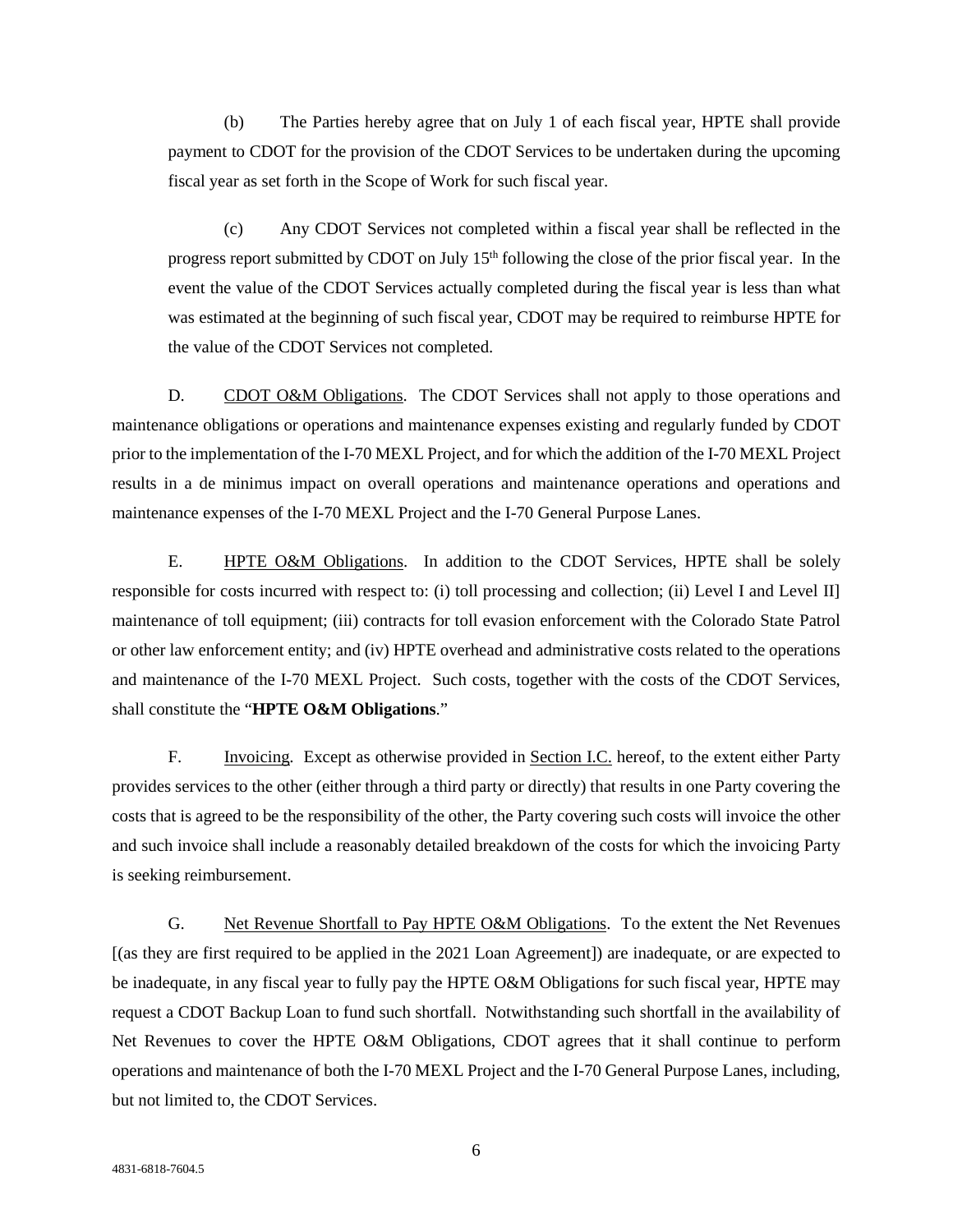Before HPTE submits to CDOT the written notification described in Section II.B. hereof, CDOT and HPTE agree to cooperate in estimating the expected cost of operating the I-70 MEXL Project for the upcoming fiscal year. This estimate and the projected Net Revenues for the upcoming fiscal year shall serve as a basis for submitting the notification described in Section II.B. hereof.

## **SECTION II CDOT BACKUP LOAN OBLIGATIONS**

A. The 2021 Loan Agreement, attached hereto as Exhibit B, contains obligations of HPTE to pay to 2021 Lender the principal of and interest on, and certain other amounts with respect to, the 2021 Loan made by the 2021 Lender pursuant to the 2021 Loan Agreement (the "**HPTE 2021 Loan Payment Obligations**"). In addition to the HPTE 2021 Loan Payment Obligations, HPTE is responsible for the HPTE O&M Obligations as described in Section I hereof. The HPTE O&M Obligations and the HPTE 2021 Loan Payment Obligations are referred to collectively herein as the "**HPTE Payment Obligations**."

B. The Transportation Commission has reviewed the 2021 Loan Agreement and acknowledges the HPTE 2021 Loan Payment Obligations and acknowledges HPTE's operations and maintenance responsibilities with respect to the I-70 MEXL Project. On or before [September 15] of the immediately preceding fiscal year, HPTE shall estimate whether and in what maximum amount it may be necessary for HPTE to request that CDOT provide financial support to fulfill an HPTE Payment Obligation in any fiscal year, it being understood that any such financial support shall be in the form of a loan from CDOT to HPTE pursuant to C.R.S. Section 43-4-806(4) (a "**CDOT Backup Loan**"). HPTE shall notify the CDOT Executive Director in writing as to the estimated maximum amount, if any, that is expected to be payable in the succeeding fiscal year to satisfy the HPTE Payment Obligations in excess of the amount of Net Revenues anticipated to be generated by the I-70 MEXL Project in such fiscal year, and such maximum amount (the "**CDOT Backup Loan Set Aside**") shall be included in the budget request to the Transportation Commission for an allocation of moneys in the state highway fund for such purpose.

C. HPTE also may, at any time during any fiscal year, notify the CDOT Executive Director in writing that HPTE desires that CDOT make CDOT Backup Loans for projected HPTE Payment Obligations in an amount that exceeds any CDOT Backup Loan Set Aside that the Transportation Commission has previously allocated for such fiscal year. In such event, the CDOT Executive Director shall submit a supplemental budget request to the Transportation Commission at its next regularly scheduled meeting for an allocation or supplemental allocation of moneys in the state highway fund for the purpose of making additional CDOT Backup Loans to HPTE in such fiscal year in an amount equal to the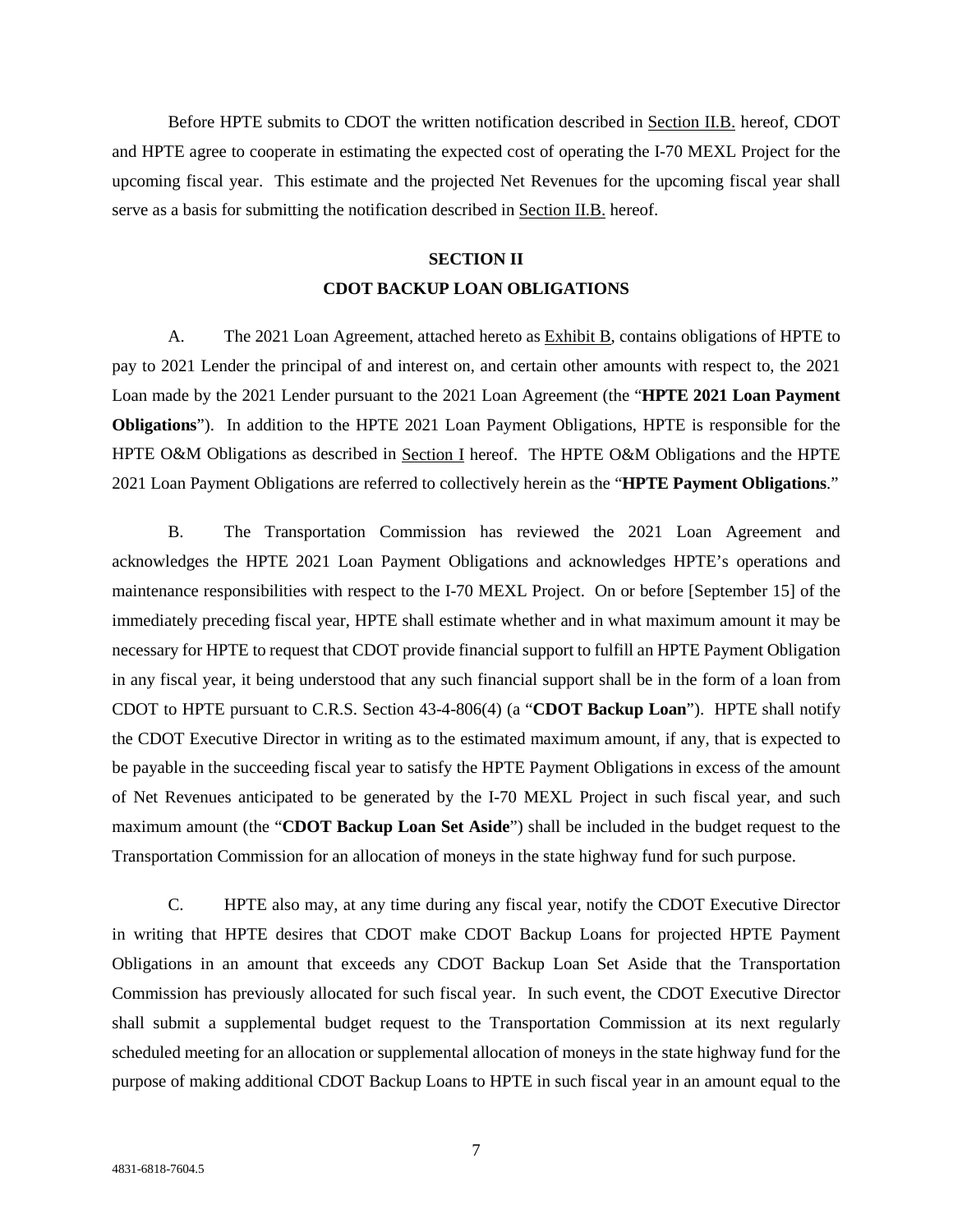amount set forth in the notice delivered by HPTE to the CDOT Executive Director pursuant to this Section II.C.

D. Moneys allocated by the Transportation Commission to make CDOT Backup Loans shall be transferred to HPTE, and shall be used by HPTE to satisfy the HPTE Payment Obligations, as they become due.

E. Notwithstanding any other provision hereof:

(a) CDOT and HPTE agree and acknowledge that the Transportation Commission has no obligation to allocate funds to make CDOT Backup Loans in any fiscal year and the decision whether or not to allocate funds, and the amount, if any, of funds allocated, to make CDOT Backup Loans in any fiscal year shall be made annually at the sole and absolute discretion of the Transportation Commission;

(b) CDOT and HPTE further agree and acknowledge that notwithstanding any state fiscal rule or generally accepted accounting principle that could otherwise be interpreted to require a contrary conclusion, any CDOT Backup Loan made hereunder shall, in accordance with C.R.S. Section 43-4-806(4) constitute a loan and shall not be considered a grant for purposes of section 20(2)(d) of article X of the state constitution or as defined in C.R.S. Section 24-77-102;

(c) prior to allocating any funds to make CDOT Backup Loans in any fiscal year, CDOT shall determine [that such authority exists in the law and] that a sufficient unencumbered balance remains available in Fund 400 for CDOT Backup Loans in an amount equal to the amount of funds so allocated;

(d) if an allocation by the Transportation Commission shall have been made, CDOT Backup Loans shall be made up to the amounts requested by HPTE as set forth above; and

(e) no CDOT Backup Loan shall be repaid earlier than the date on which all HPTE 2021 Loan Payment Obligations are satisfied or, if the 2021 Loan Agreement has been refinanced, the date on which all HPTE 2021 Loan Payment Obligations are satisfied.

F. Any CDOT Backup Loans made to HPTE in support of either HPTE 2021 Loan Payment Obligations or HPTE O&M Obligations shall be authorized by and subject to a separate Transportation Commission resolution and shall be evidenced by separate loan agreements in substantially the form attached hereto as Exhibit C (a "**CDOT Backup Loan Agreement**"), with terms consistent with the terms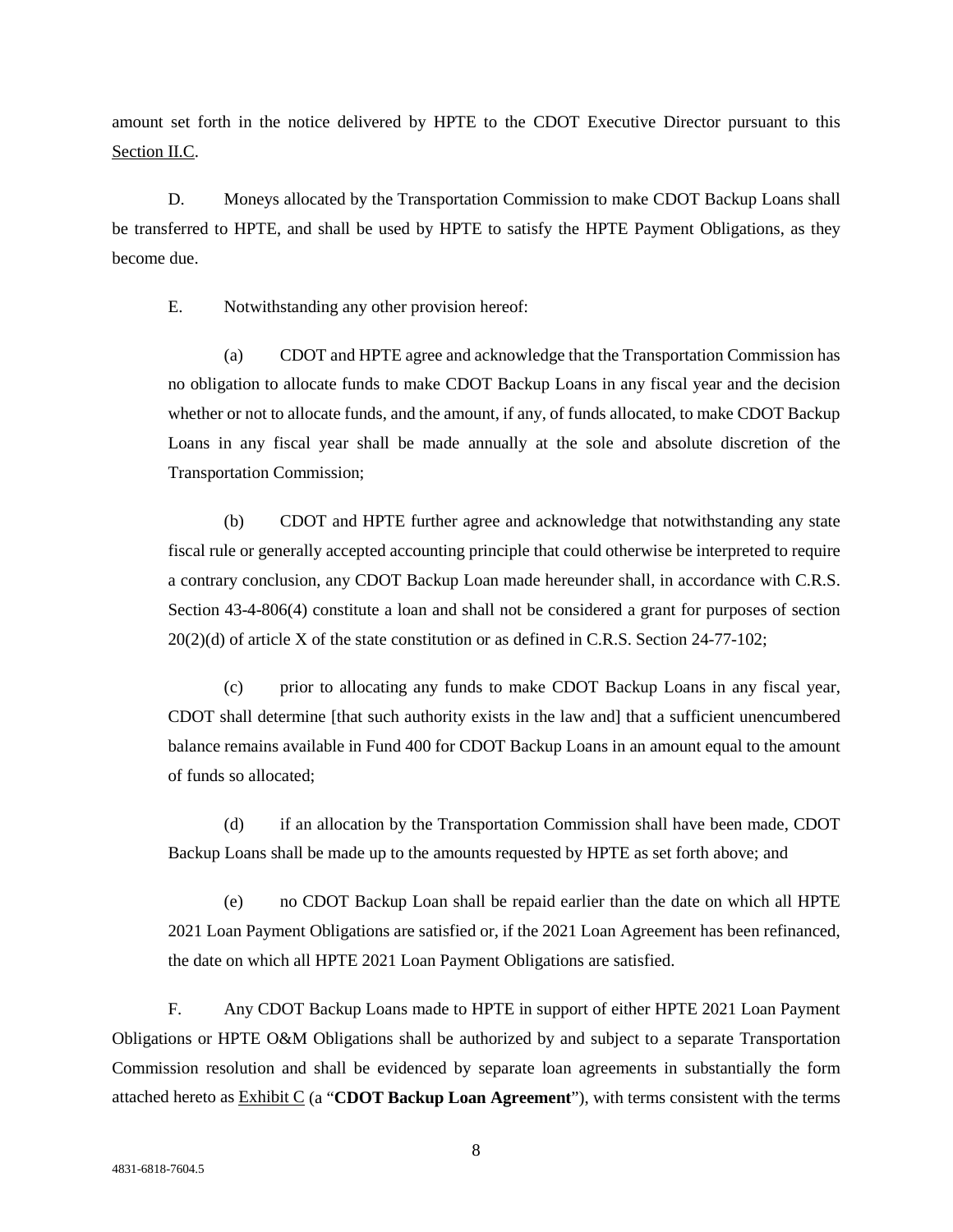contained herein. In particular, having regard to the intent of the Parties that the CDOT Backup Loans shall be repaid from Net Revenues on a basis subordinate to the HPTE 2021 Loan Payment Obligations and any similar obligations incurred by HPTE under any future refinancing of the 2021 Loan Agreement. CDOT shall determine a reasonable repayment schedule for each CDOT Backup Loan after consultation with HPTE, provided that no portion of any such CDOT Backup Loan shall be repaid earlier than the date on which all payment obligations under the 2021 Loan Agreement are satisfied or, if the 2021 Loan Agreement has been refinanced, the date on which all payment obligations under the 2021 Loan Agreement are satisfied.

## **SECTION III DEFAULTS, TERMINATION AND REMEDIES**

A. Default, Cure. The failure of either Party to fulfill its obligations to perform in accordance with the terms of this Agreement shall constitute a breach of this Agreement. Subject to the requirements of Section V.A. hereof, the non-breaching Party shall thereupon have the right to terminate this Agreement for cause by giving written notice to the other Party of its intent to terminate, and at least thirty (30) days' opportunity to cure the default or show cause why termination is not otherwise appropriate; provided, however that such breaching Party shall not be in default under this Agreement if it has promptly commenced a cure of such nonperformance and is diligently pursuing the same. Any finding of nonperformance and failure to cure under this Paragraph shall be referred for dispute resolution as provided for in Section III.C. hereof prior to any termination becoming effective.

B. Default for Non-Payment. If HPTE fails to repay any CDOT Backup Loan in accordance with the applicable CDOT Backup Loan Agreement and upon notice to HPTE and failure by HPTE to cure within thirty (30) days thereof, CDOT may, at its option: (a) terminate its commitment to make future CDOT Backup Loans hereunder; (b) declare the entire principal amount of all CDOT Backup Loans then outstanding immediately due and payable; (c) take any other appropriate action available at law or in equity; provided, however, that no CDOT Backup Loan or interest thereon shall be paid at any time there are amounts outstanding under the 2021 Loan Agreement. Notwithstanding the exercise of any of the remedies above, HPTE shall not be relieved of liability to CDOT for any damages sustained by CDOT by virtue of any breach of this Agreement by HPTE.

C. Dispute Resolution. Any dispute concerning the performance of this Agreement shall be resolved at the lowest staff level possible, and shall first be referred to the Region 1 Regional Transportation Director and the HPTE Operations Manager. Failing resolution by such officers, the escalation process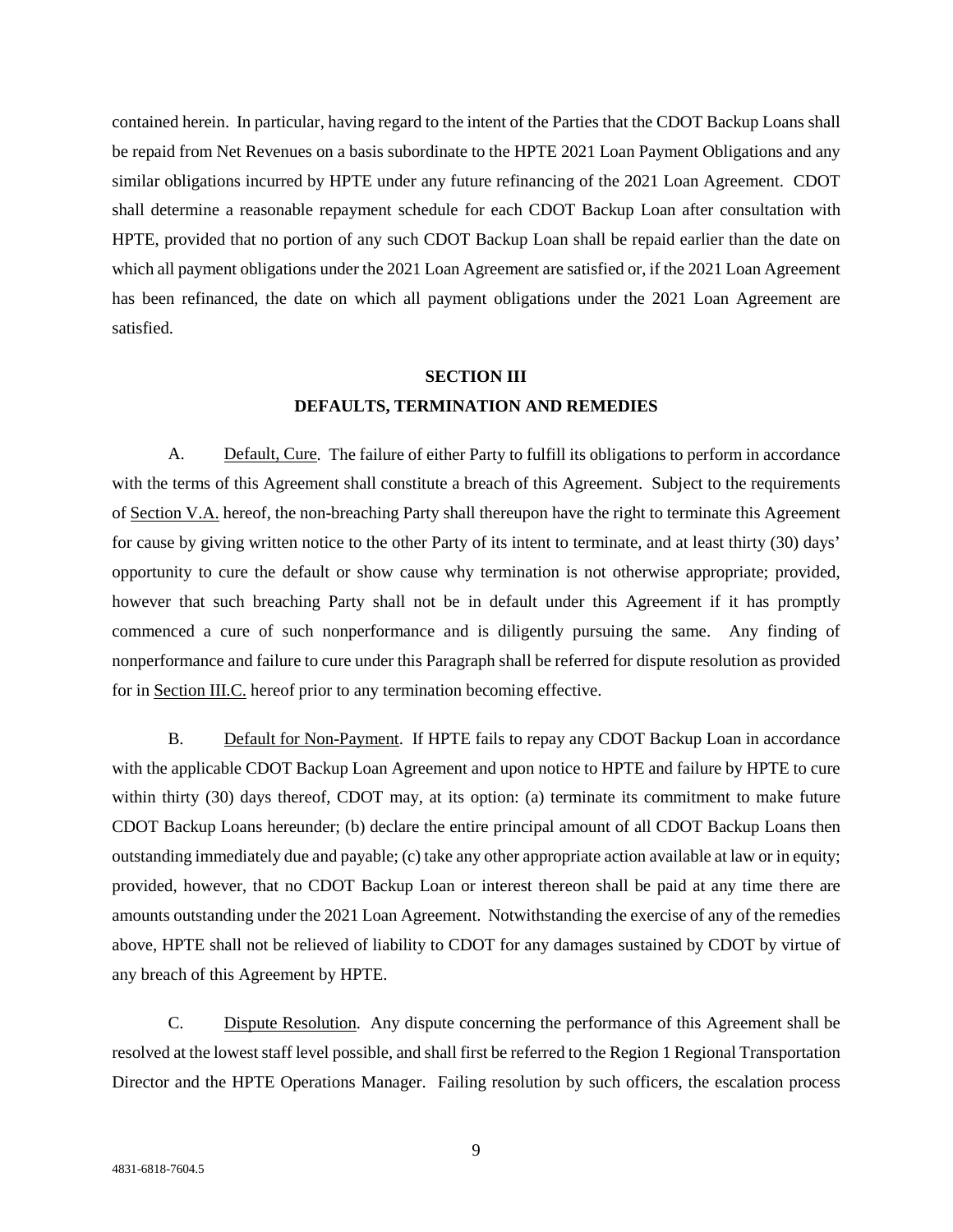shall be: (i) CDOT Chief Engineer and HPTE Director; (ii) CDOT Executive Director and HPTE Director; and (iii) Transportation Commission and HPTE Board of Directors.

## **SECTION IV GENERAL PROVISIONS**

A. Effective Date; Term; Termination of 2014 Intra-Agency Agreement and I-70 West Intra-Agency Agreement. This Agreement shall be effective as of the date first written above and shall continue until the earlier of (i) the useful life of the I-70 MEXL Project; (ii) the date HPTE no longer operates the I-70 MEXL Project; and (iii) the Parties mutually agree to terminate this Agreement. Notwithstanding any other provision of this Agreement to the contrary, the Parties shall not terminate this Agreement while any HPTE 2021 Loan Payment Obligations remain outstanding under the 2021 Loan Agreement.

Upon the effective date of this Agreement and the payment of all amounts due and payable by HPTE to the 2014 Lender under the 2014 Loan Agreement, HPTE and CDOT hereby agree to terminate the 2014 Intra-Agency Agreement and the I-70 West Intra-Agency Agreement, that the 2014 Intra-Agency Agreement and the I-70 West Intra-Agency Agreement shall be terminated, and that upon such termination the 2014 Intra-Agency Agreement and the I-70 West Intra-Agency Agreement shall no longer have any force or effect. [*NTD*: confirm no outstanding Back-up Loans under 2014 Loan Agreement and the I-70 West Intra-Agency Agreement.]

B. Modification. This Agreement is subject to such modifications as may be required by changes in federal or State law, or their implementing regulations. Any such required modification shall automatically be incorporated into and be part of this Agreement on the effective date of such change as if fully set forth herein. Except as specifically provided otherwise herein, no modification of this Agreement shall be effective unless agreed to in writing by both Parties in an amendment to this Agreement that is properly executed and approved in accordance with applicable law.

C. Severability. The terms of this Agreement are severable, and should any term or provision hereof be declared invalid or become inoperative for any reason, such invalidity or failure shall not affect the validity of any other term or provision hereof. The waiver of any breach of a term hereof shall not be construed as a waiver of any other term, or the same term upon subsequent breach.

D. Notices. All communications relating to the day-to-day activities for the work shall be exchanged between representatives of CDOT and HPTE. All communication, notices, and correspondence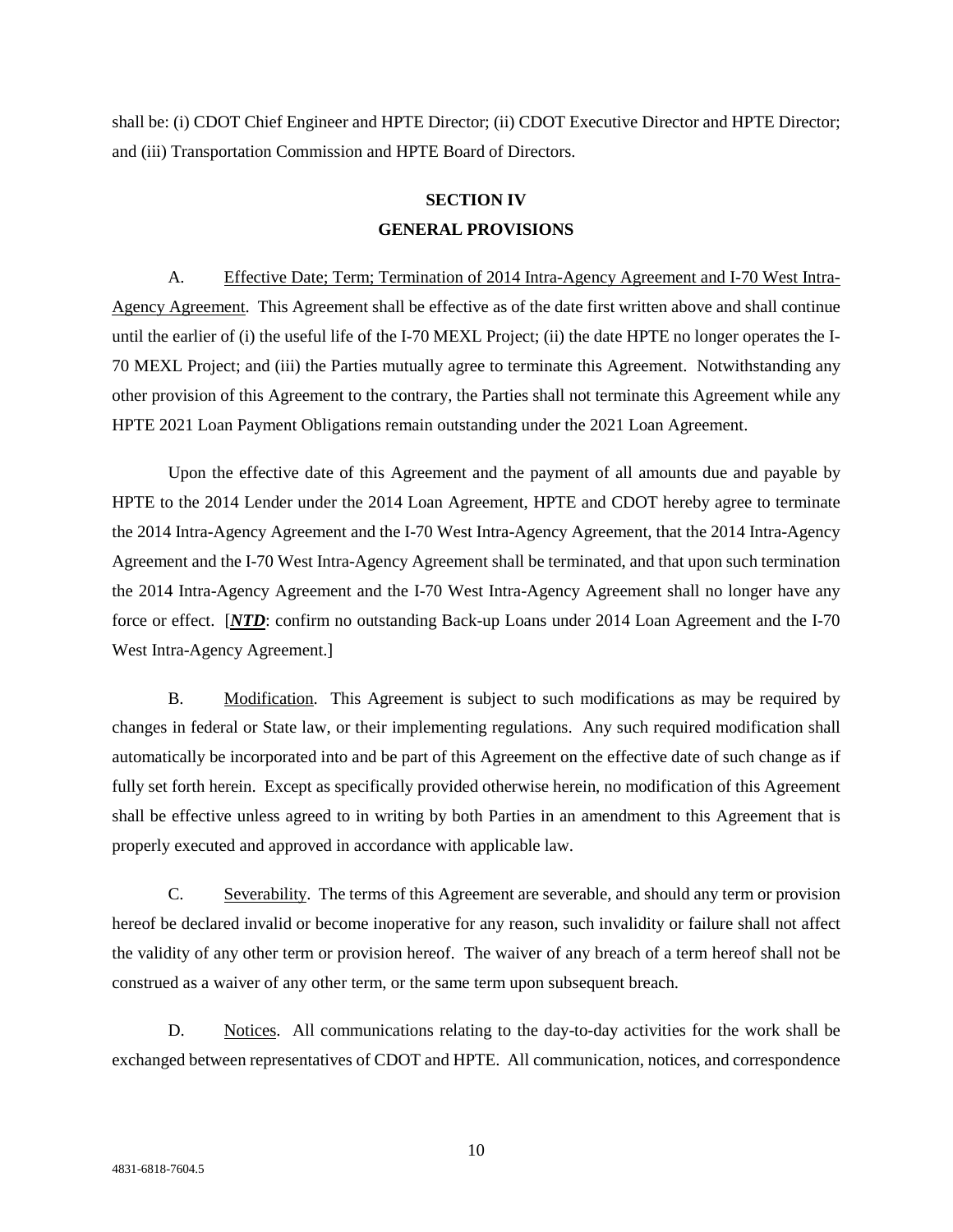with respect to the performance of this Agreement shall be addressed to the individuals identified below. Either Party from time to time, designate in writing new or substitute representatives.

If to CDOT:

Colorado Department of Transportation 2829 W. Howard Place Denver, Colorado 80204 Attn: Chief Financial Officer Email: jeffrey.sudmeier@state.co.us

If to HPTE:

Colorado High Performance Transportation Enterprise 2829 W. Howard Place Denver, Colorado 80204 Attn: Director Email: nicholas.farber@state.co.us

E. Maintenance of Records. Each Party shall maintain all books, documents, papers, accounting records and other evidence pertaining to the I-70 MEXL Project including, but not limited to, any costs incurred during the construction, operation and maintenance of the I-70 MEXL Project, and make such materials available to the other Party upon reasonable request.

F. Successors and Assigns. Except as otherwise provided herein, this Agreement shall inure to the benefit of and be binding upon the Parties hereto and their respective successors and assigns.

G. No Third Party Beneficiaries. No third party beneficiary rights or benefits of any kind are expressly or impliedly provided herein. It is expressly understood and agreed that the enforcement of the terms and conditions of this Agreement and all rights of action relating to such enforcement, shall be strictly reserved to the Parties hereto, and nothing contained in this Agreement shall give or allow any such claim or right of action by the 2021 Lender or any other third person.

H. Governmental Immunity. Notwithstanding any other provision of this Agreement to the contrary, no term or condition of this Agreement shall be construed or interpreted as a waiver, express or implied, of any of the immunities, rights, benefits, protection, or other provisions of the Colorado Governmental Immunity Act, C.R.S. Sections 24¬10-101, et seq., or the Federal Tort Claims Act, 28 U.S.C. 2671, et seq, as applicable, as now or hereafter amended.

I. Adherence to Laws. At all times during the performance of this Agreement, the Partiers shall strictly adhere to all applicable federal and state laws, rules, and regulations that have been or may hereafter be established, including, but not limited to state and federal laws respecting discrimination and unfair employment practices.

J. Availability of Funds. All payments pursuant to this Agreement are subject to and contingent upon the continuing availability of funds appropriated for the purposes hereof. If any of said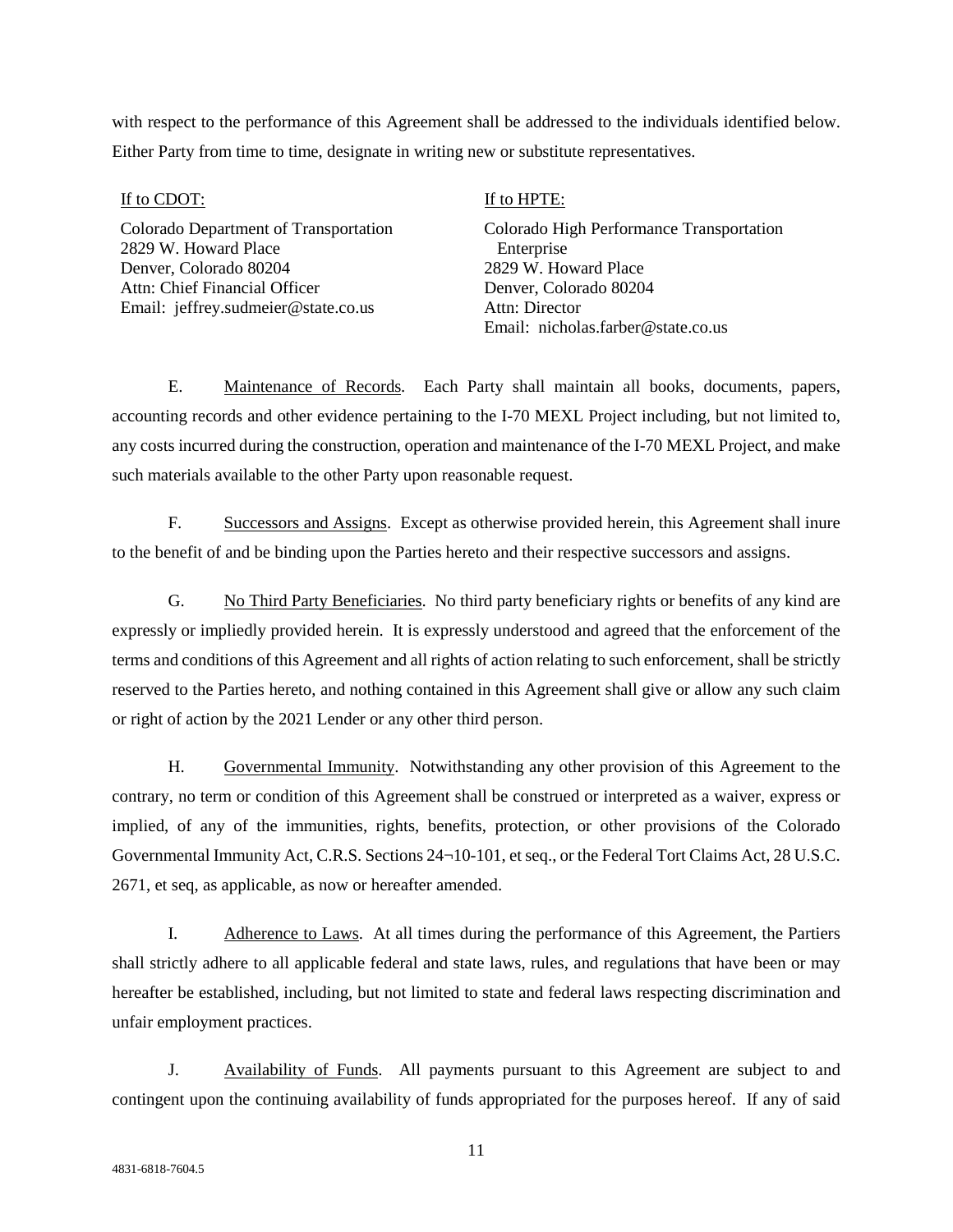funds become unavailable, as determined by CDOT, either Party may immediately terminate or seek to amend this Agreement, subject to the provisions set forth in Section IV.A. hereof.

K. Choice of Law. The laws of the State of Colorado and rules and regulations issued pursuant thereto shall be applied in the interpretation, execution, and enforcement of this Agreement. Any provision of this Agreement, whether or not incorporated herein by reference, which provides for arbitration by any extra-judicial body or person or which is otherwise in conflict with said laws, rules, and regulations shall be considered null and void. Nothing contained in any provision incorporated herein by reference which purports to negate this or any other special provision in whole or in part shall be valid or enforceable or available in any action at law whether by way of complaint, defense, or otherwise. Any provision rendered null and void by the operation of this provision will not invalidate the remainder of this Agreement to the extent that the Agreement is capable of execution.

L. Titles and Headings. The titles and headings of the Sections of this Agreement have been inserted for convenience of reference only, are not to be considered a part hereof, shall not in any way modify or restrict any of the terms or provisions hereof and shall never be considered or given any effect in construing this Agreement or any provision hereof or in ascertaining intent, if any question of intent should arise.

M. Employee Financial Interest. Each of the Parties avers, to the best of its knowledge, no employee of HPTE or CDOT, as the case may be, has any personal or beneficial interest whatsoever in the service or property described herein.

N. Execution in Counterparts; Electronic Signatures. This Agreement may be executed in several counterparts, including counterparts that are manually executed and counterparts that are in the form of electronic records and are electronically executed, all or any of which shall be regarded for all purposes as one original and shall constitute and be but one and the same instrument.

An electronic signature means a signature that is executed by symbol attached to or logically associate with a record and adopted by a party with the intent to sign such record, including facsimile or email signatures. The Parties hereby acknowledge and agree that electronic records and electronic signatures, as well as facsimile signatures, may be used in connection with the execution of this Agreement and electronic signatures, facsimile signatures or signatures transmitted by electronic mail in so-called PDF format shall be legal and binding and shall have the same full force and effect as if a paper original of this Agreement had been delivered that had been signed using a handwritten signature. All Parties to this Agreement (a) agree that an electronic signature, whether digital or encrypted, of a party to this Agreement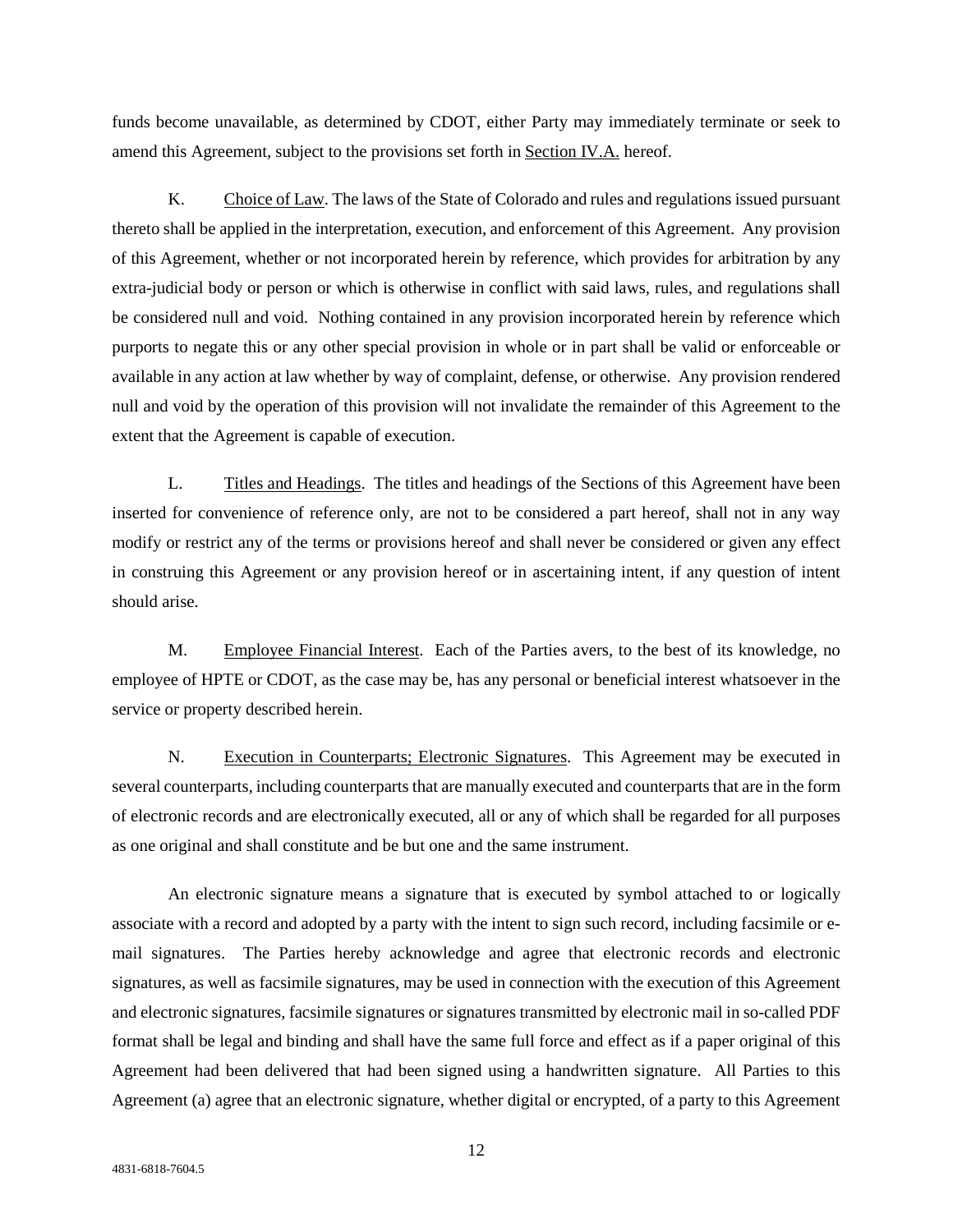is intended to authenticate this writing and to have the same force and effect as a manual signature; (ii) intended to be bound by the signatures (whether original, faxed, or electronic) on any document sent or delivered by facsimile or electronic mail or other electronic means; (iii) are aware that the other Party(ies) will rely on such signatures; and, (iv) hereby waive any defenses to the enforcement of the terms of this Agreement based on the foregoing forms of signature. If this Agreement has been executed by electronic signature, all parties executing this Agreement are expressly consenting, under the United States Federal Electronic Signatures in Global and National Commerce Act of 2000 ("**E-SIGN**"), the Colorado Uniform Electronic Transactions Act ("**CUETA**") (C.R.S. Section 24-71.3-101 et seq.), or any other similar state laws based on Uniform Electronic Transactions Act, that a signature by fax, e-mail, or other electronic means shall constitute an Electronic Signature to an Electronic Record under E-SIGN and CUETA with respect to this specific transaction.

[Remainder of page intentionally left blank; signature page follows]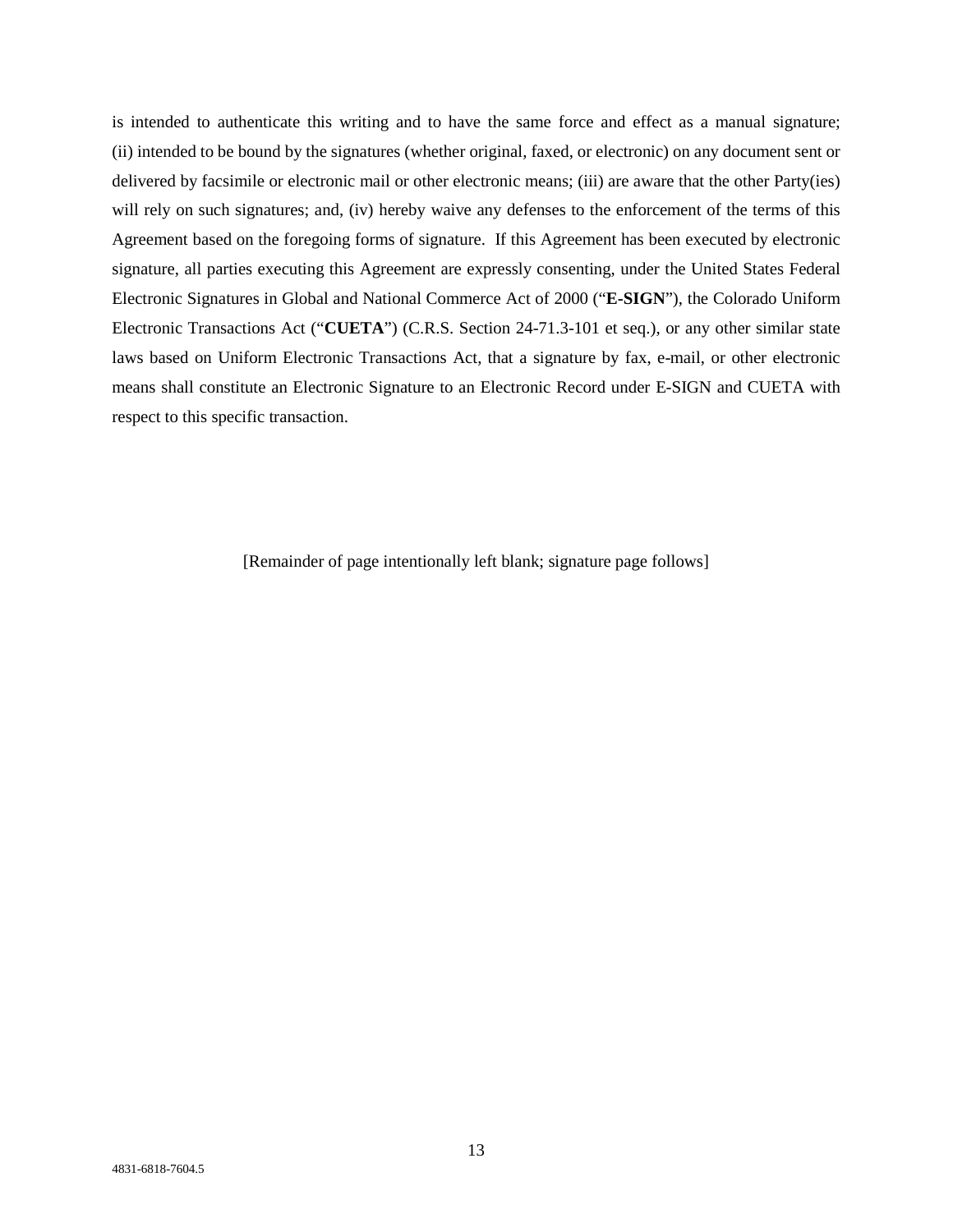IN WITNESS WHEREOF, the Parties hereto have executed this Agreement the day and year first

above written.

STATE OF COLORADO JARED S. POLIS, Governor DEPARTMENT OF TRANSPORTATION

By:

SHOSHANA M. LEW Executive Director

COLORADO HIGH PERFORMANCE TRANSPORTATION ENTERPRISE

By:  $\overline{\phantom{a}}$ 

NICHOLAS J. FARBER Director

APPROVED: PHILIP J. WEISER Attorney General

 $By:$ 

ANDREW GOMEZ Assistant Attorney General

### **ALL AGREEMENTS MUST BE APPROVED BY THE STATE CONTROLLER**

**C.R.S. Section 24-30-202 requires that the State Controller approve all State Contracts This Agreement is not valid until signed and dated below by the State Controller or delegate of the State of Colorado.**

> **STATE CONTROLLER Robert Jaros, CPA, MBA, JD**

 $By:$ 

Date: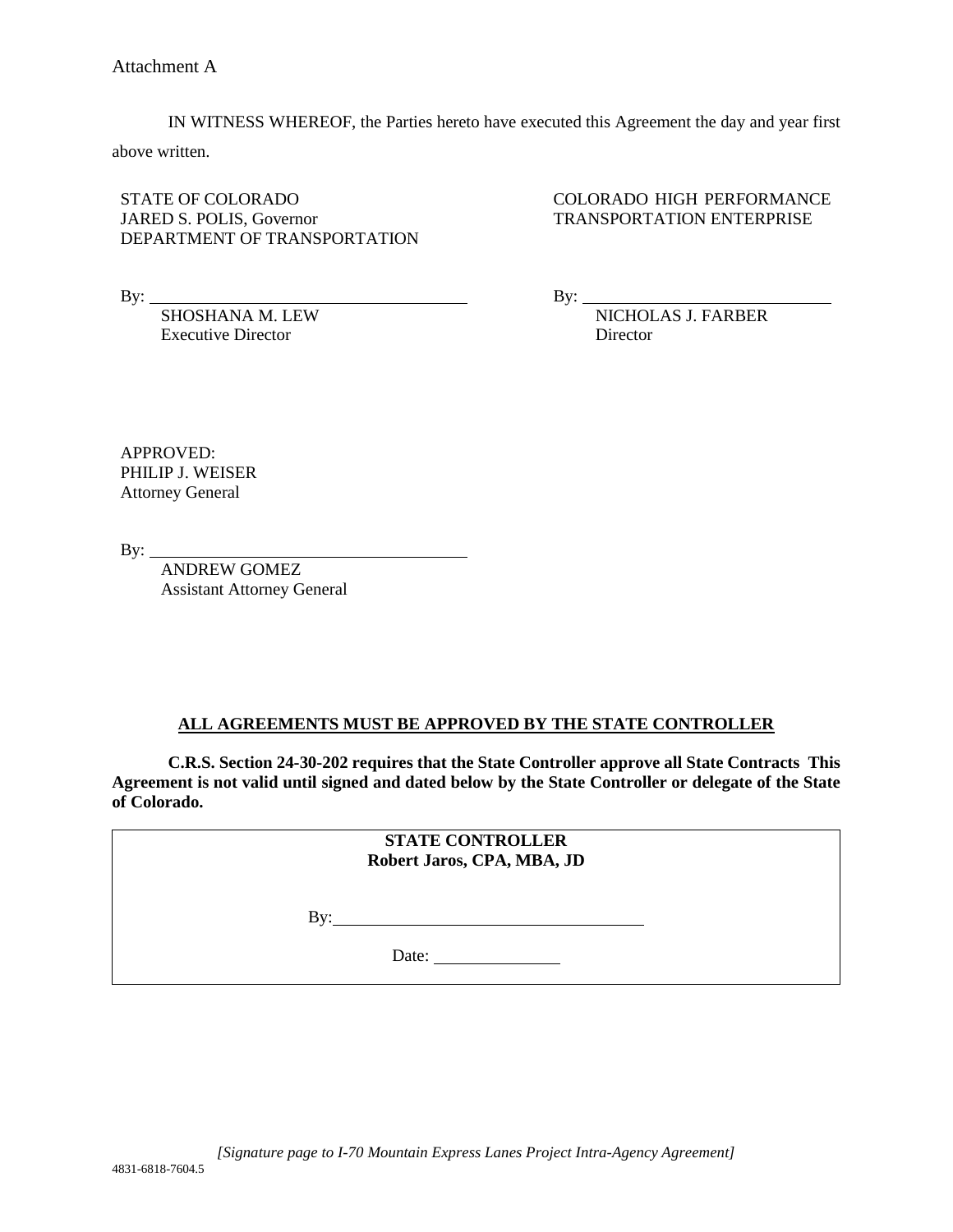### **EXHIBIT A**

## **I-70 MEXL MOU**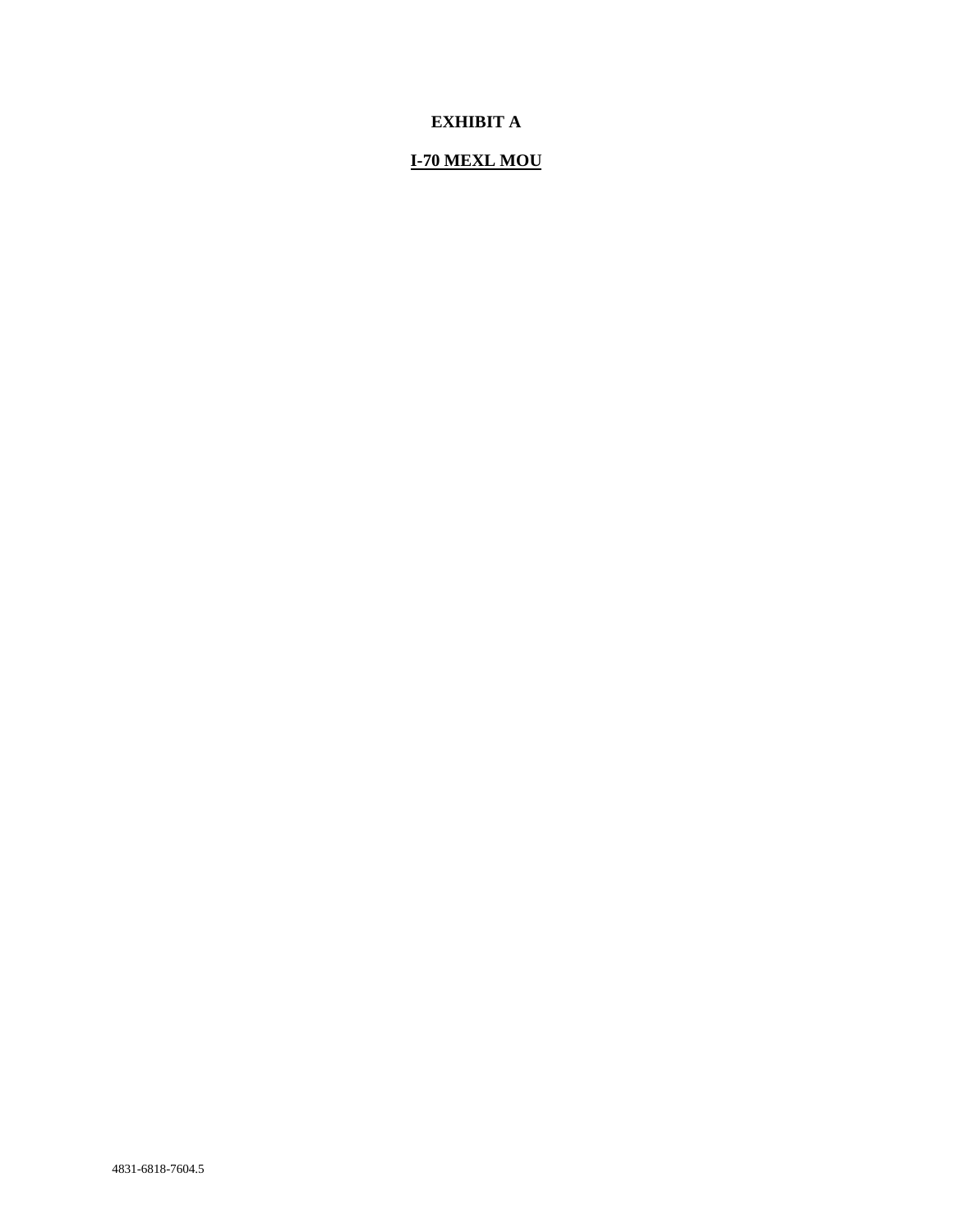### **EXHIBIT B**

## **2021 LOAN AGREEMENT**

**See Tab 1 of Transcript**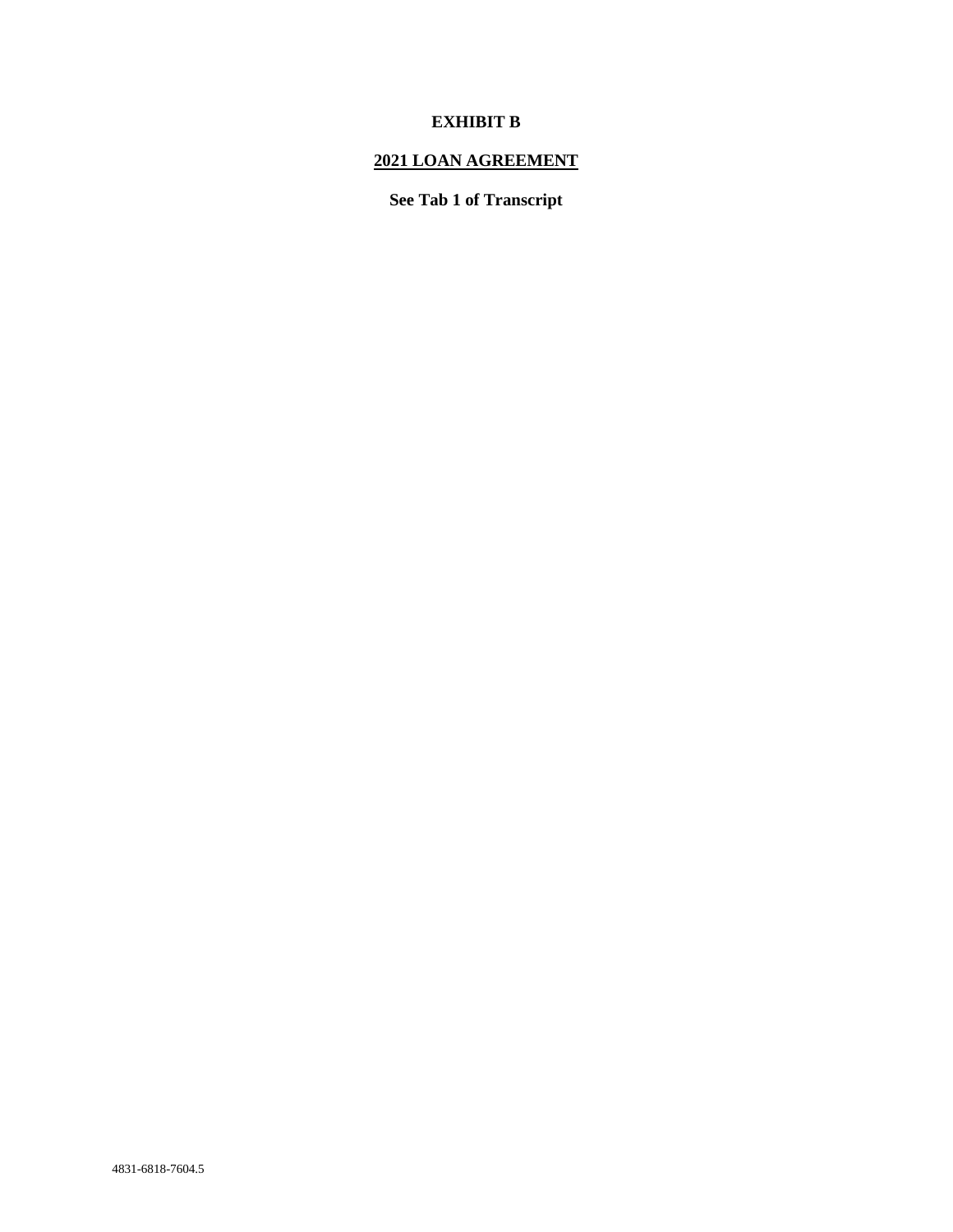#### **EXHIBIT C**

#### **CDOT BACKUP LOAN AGREEMENT**

THIS LOAN AGREEMENT, is made and entered into this day of  $\qquad \qquad$ , 20, by and between the State of Colorado for the use and benefit of THE COLORADO DEPARTMENT OF TRANSPORTATION, hereinafter referred to as the "*Lender*", and the COLORADO HIGH PERFORMANCE TRANSPORTATION ENTERPRISE, hereinafter referred to as the "*Borrower*", pursuant to the Colorado High Performance Transportation Enterprise I-70 Mountain Express Lanes Project Intra-Agency Agreement dated as of January [•], 2021 between the Lender and the Borrower (the "*I-70 MEXL Intra-Agency Agreement*"). Capitalized terms used but not otherwise defined herein shall have the meanings assigned to them in the I-70 MEXL Intra-Agency Agreement.

#### *FACTUAL RECITALS:*

1. The Lender is an agency of the State of Colorado authorized pursuant to Colorado Revised Statutes ("*C.R.S.*") Section 43-1-105 to plan, develop, construct, coordinate, and promote an integrated transportation system in cooperation with federal, regional, local and other state agencies;

2. The Borrower was authorized and created pursuant to C.R.S. Section 43-4-806(1) and (2) as a government-owned business, a TABOR-exempt enterprise and a division of the Colorado Department of Transportation charged with aggressively pursuing innovative means of financing surface transportation projects;

3. The Transportation Commission of Colorado (the "*Transportation Commission*") is the budgetary and policy-making body of the Lender and may, pursuant to C.R.S. Section 43-4-806(4), authorize the transfer of money from the state highway fund to the Borrower to defray expenses of the Borrower and, notwithstanding any state fiscal rule or generally accepted accounting principle that could otherwise be interpreted to require a contrary conclusion, such a transfer by the Lender to the Borrower shall, in accordance with C.R.S. Section 43-4-806(4), constitute a loan and shall not be considered a grant for purposes of section  $20(2)(d)$  of article X of the state constitution;

4. The Borrower has entered into a Loan Agreement (the "*2021 Loan Agreement*") with Wells Fargo Municipal Capital Strategies, LLC (the "*Bank*," referred to in the 2021 Loan Agreement as the 2021 Lender) dated as of January [•], 2021 to finance and refinance a portion of the I-70 MEXL Project.

 $C-1$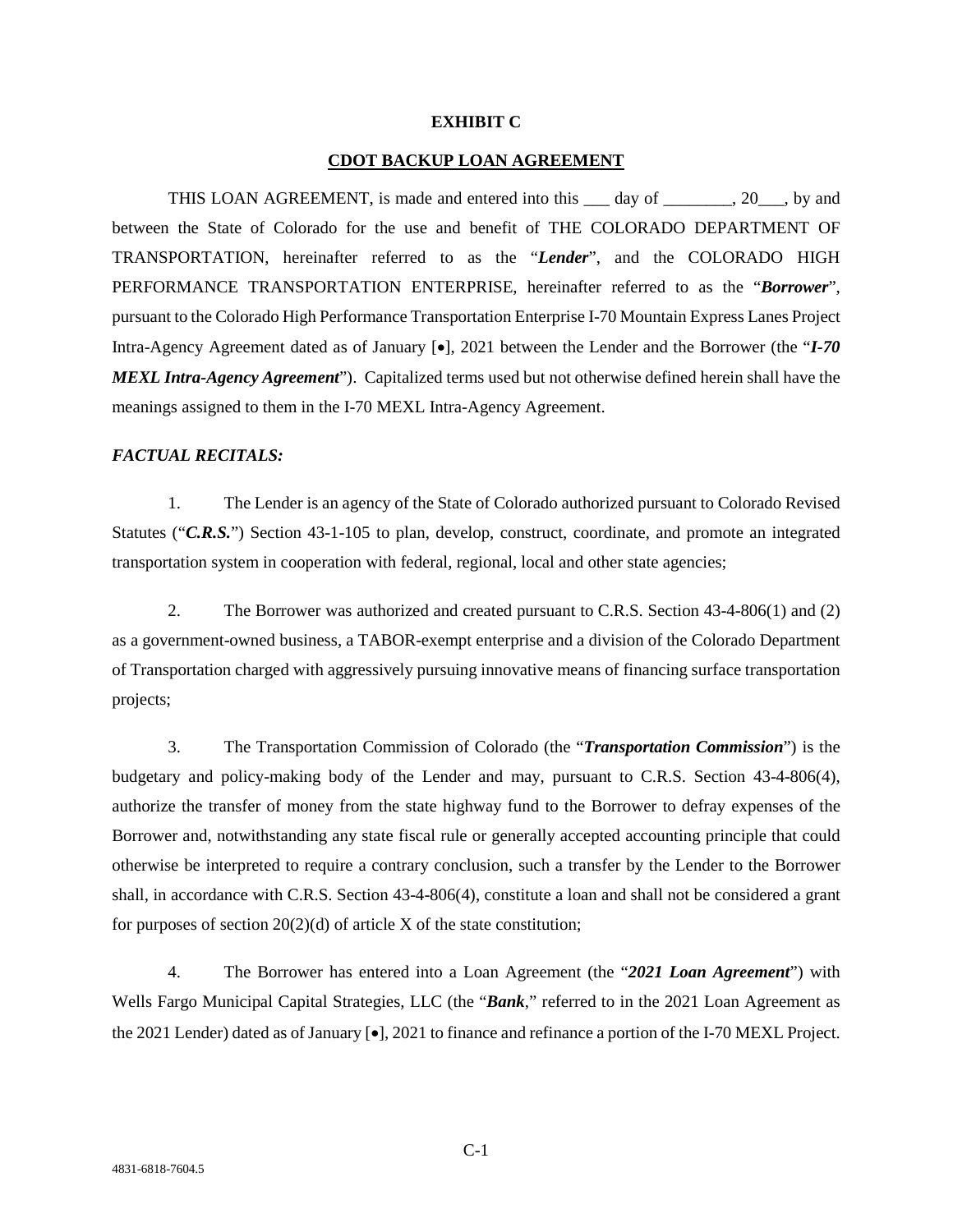5. The 2021 Loan Agreement contains obligations of the Borrower to pay to the Bank the principal of and interest on, and certain other amounts with respect to, the loan made by the Bank pursuant to the 2021 Loan Agreement (the "*HPTE 2021 Loan Payment Obligations*").

6. The I-70 MEXL Intra-Agency Agreement also sets forth the Borrower's obligation to pay for the HPTE O&M Obligations, which consist of certain obligations of the Borrower with respect to the operation and maintenance of the I-70 MEXL Project.

7. The Borrower has requested a loan from the Lender in the amount of \$[Requested Amount] for [HPTE 2021 Loan Payment Obligations and/or to satisfy the HPTE O&M Obligations] because [description].

8. The Transportation Commission has approved this loan request and authorized the Lender to make a loan to the Borrower in the amount of \$[Principal Amount], and has allocated funds, in its sole discretion, for such purpose.

9. Authority exists in the law and a sufficient unencumbered balance thereof remains available in [Fund 400] to lend to the Borrower;

10. This Agreement is executed under the authority of C.R.S. Section 43-4-806(4) and by resolution of the Board of Directors of the Borrower.

## **NOW, THEREFORE, IN CONSIDERATION FO THE FOREGOING RECITALS, THE PARTIES HERETO HEREBY AGREE AS FOLLOWS:**

#### **ARTICLE I**

#### **LOAN AND CLOSING**

**Section 1.01. Loan and Promissory Note**. Pursuant to the terms of the I-70 MEXL Intra-Agency Agreement and this Agreement, the Lender hereby agrees to loan \$[Principal Amount] (the "*Principal Amount*") to the Borrower and the Borrower agrees to pay the Lender the Principal Amount plus interest on the terms described herein (collectively, the "*Loan*"). The Borrower's obligation to pay the Lender the Principal Amount of and interest on the Loan is evidenced by a promissory note (the "*Note*") in the form attached as Attachment I.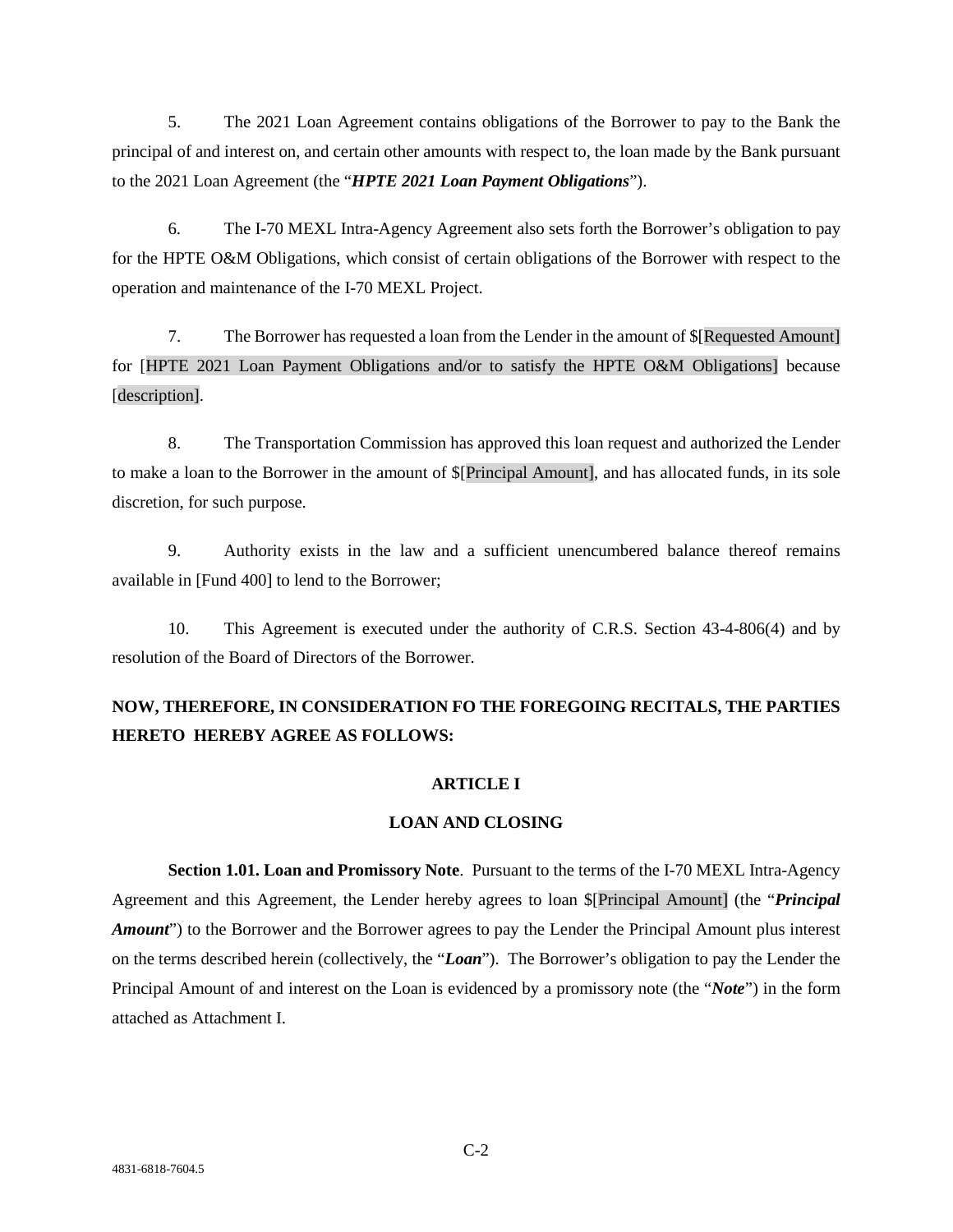**Section 1.02. Closing**. The Lender shall deliver the Principal Amount to the Borrower, by means of a transfer immediately available funds to Borrower on a date mutually agreed to by the Borrower and the Lender (such date is referred to as the "*Closing Date*").

#### **ARTICLE II**

#### **LOAN OBLIGATIONS**

**Section 2.01. Principal and Interest Payments**. The Borrower shall pay to the Lender the Principal Amount plus accrued interest in accordance with Section 2.07 hereof or the Borrower may make prepayments in accordance with Section 2.05 hereof (a "*Prepayment Date*") only to the extent permitted under the 2021 Loan Agreement.

**Section 2.02. Lender Invoice and Reports**. The Lender shall forward an invoice that includes the amount of principal and interest that shall be due to the Borrower at least thirty (30) days before the next scheduled payment is due; provided that no payment of the principal of or interest on the Loan shall be made at any time there are amounts outstanding under the 2021 Loan Agreement.

**Section 2.03. Interest**. Interest shall accrue on the Principal Amount from the Closing Date through the day preceding the Maturity Date or Prepayment Date at the Interest Rate (defined in Section 2.04 hereof), computed on the basis of a 360-day year of twelve 30-day months.

**Section 2.04. Interest Rate**. "Interest Rate" means a rate of interest equal to the rate of interest established and adopted by resolution by the Transportation Commission for loans made by the Colorado state infrastructure bank pursuant to 2 CCR 605-1, Rule V (2), and in effect as of the date hereof.

**Section 2.05. Optional Prepayment**. The Borrower, at its option, may prepay the Loan in whole by paying the Lender the outstanding Principal Amount or a portion of the Loan, plus accrued interest to the Prepayment Date as selected by the Borrower; provided that no optional prepayment shall be made at any time there are amounts outstanding under the 2021 Loan Agreement.

**Section 2.06. Resource Pledge for Repayment**. The Borrower's obligation to pay the principal and interest on the Loan and any other amounts payable by the Borrower hereunder (the "*Loan Obligations*") are extraordinary limited obligations of the Borrower payable solely from revenues generated by the I-70 MEXL Project; provided that any such Loan Obligations shall be repaid no earlier than the date on which all payment obligations under the 2021 Loan Agreement are satisfied or, if the 2021 Loan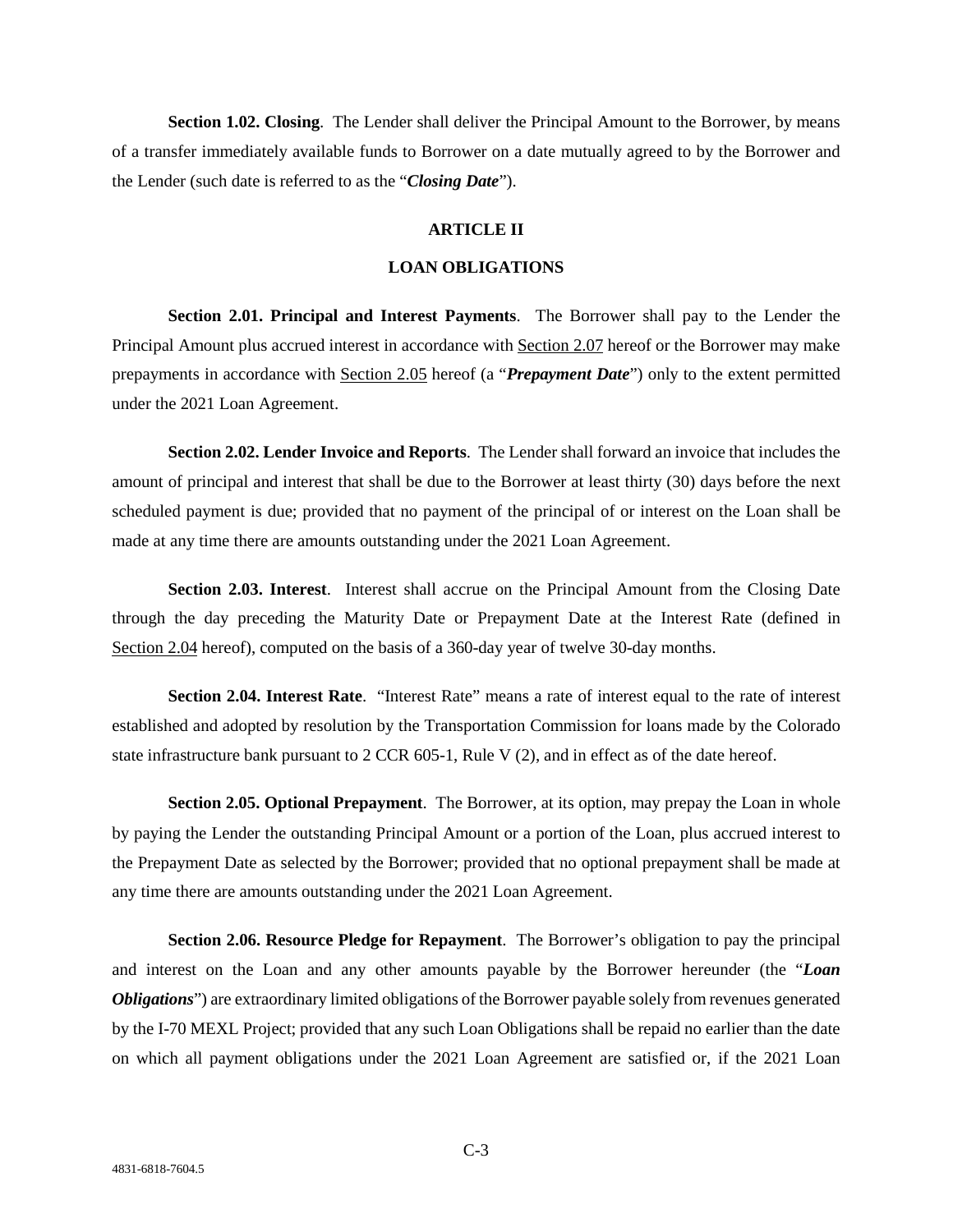Agreement has been refinanced, the date on which all payment obligations under the 2021 Loan Agreement are satisfied.

**Section 2.07. Repayment Schedule**. The Borrower shall make equal installments of \$[Payment Amount] to the Lender each [Payment Period] beginning on the sooner to occur of (i) [December 15] following the date on which all payment obligations under the 2021 Loan Agreement are satisfied, the commitment to fund thereunder has been terminated by the Bank, or the 2021 Loan Agreement has been refinanced or (ii) [First Payment Due Date]; and continuing each [Payment Period] thereafter for [Number of Payments] consecutive [Payment Periods].

**Section 2.08. Remittance**. All loan payments shall be made payable to the Colorado Department of Transportation, and sent to the Lender's accounting branch at 2829 W. Howard Place, Denver, Colorado 80204, or to such other place or person as may be designated by the Lender in writing.

#### **ARTICLE III**

#### **DEFAULT AND TERMINATION**

**Section 3.01. Event of Default**. Borrower default ("*Event of Default*") is governed by Sections II and III of the I-70 MEXL Intra-Agency Agreement.

**Section 3.02. Remedies**. Lender's remedies in upon the occurrence of an Event of Default are governed by Section III of the I-70 MEXL Intra-Agency Agreement.

**Section 3.03. Remedies Neither Exclusive Nor Waived**. No remedy under Section 3.02 hereof is intended to be exclusive, and each such remedy shall be cumulative and in addition to the other remedies. No delay or failure to exercise any remedy shall be construed to be a waiver of an Event of Default.

**Section 3.04. Waivers**. The Lender may waive any Event of Default and its consequences. No waiver of any Event of Default shall extend to or affect any subsequent or any other then existing Event of Default.

#### **ARTICLE IV**

#### **TERMINATION**

**Section 4.01.** Subject to the terms of the I-70 MEXL Intra-Agency Agreement, this Agreement may be terminated as follows: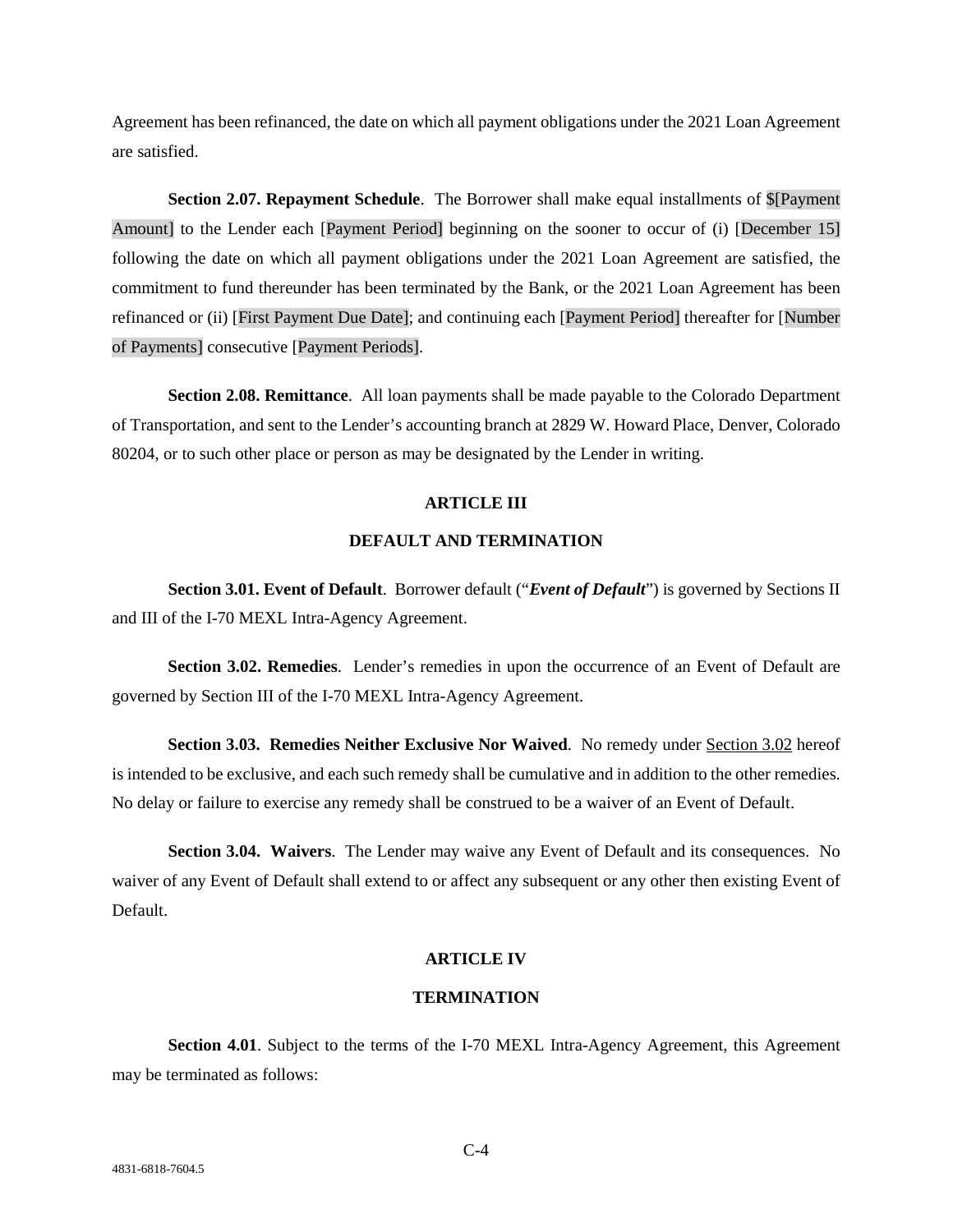(a) Termination for Cause. If, through any cause, the Borrower shall fail to fulfill, in a timely and proper manner, its obligations under this Agreement, or if the Borrower shall violate any of the covenants, agreements, or stipulations of this Agreement, the Lender shall thereupon have the right to terminate this Agreement for cause by giving written notice to the Borrower of its intent to terminate and at least thirty (30) days' opportunity to cure the default or show cause why termination is otherwise not appropriate. Notwithstanding above, the Borrower shall not be relieved of liability to the Lender for any damages sustained by the Lender by virtue of any breach of this Agreement by the Borrower.

(b) Termination Due to Loss of Funding. The parties hereto expressly recognize that the Loan is made to the Borrower with State funds which are available to the Lender for the purposes of making a loan for the purposes described herein, and therefore, the Borrower expressly understands and agrees that all its rights, demands and claims to a loan arising under this Agreement are contingent upon availability of such funds to the Lender. In the event that such funds or any part thereof are not available to the Lender, the Lender may immediately terminate or amend this Agreement.

[Remainder of page intentionally left bank; signature page to follow]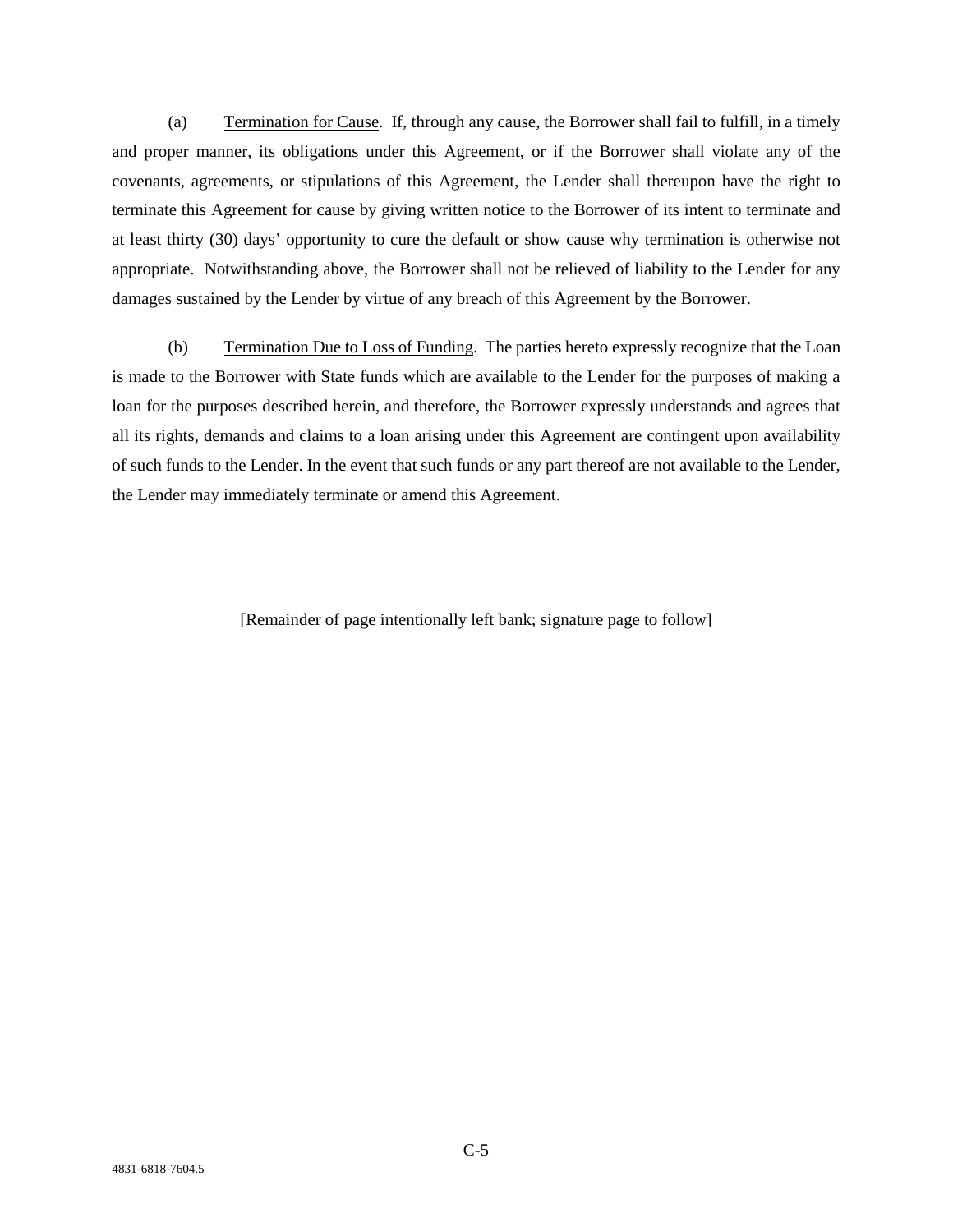IN WITNESS WHEREOF, the partied hereto have executed this agreement the day and year first above written.

STATE OF COLORADO [GOVERNOR], Governor DEPARTMENT OF TRANSPORTATION COLORADO HIGH PERFORMANCE TRANSPORTATION ENTERPRISE

By:

Executive Director

By:  $\overline{\phantom{a}}$ 

HPTE Director

APPROVED: [ATTORNEY GENERAL] Attorney General

By:

Assistant Attorney General

#### **ALL AGREEMENTS MUST BE APPROVED BY THE STATE CONTROLLER**

**C.R.S. Section 24-30-202 requires that the State Controller approve all agreements. This Agreement is not valid until the State Controller, or such assistant as he may delegate, has signed it.**

| <b>STATE CONTROLLER</b><br>Robert Jaros, CPA, MBA, JD |  |
|-------------------------------------------------------|--|
| Bv:                                                   |  |
| Date:                                                 |  |

*[Signature page to CDOT Backup Loan Agreement (I-70 Mountain Express Lanes Project)]*